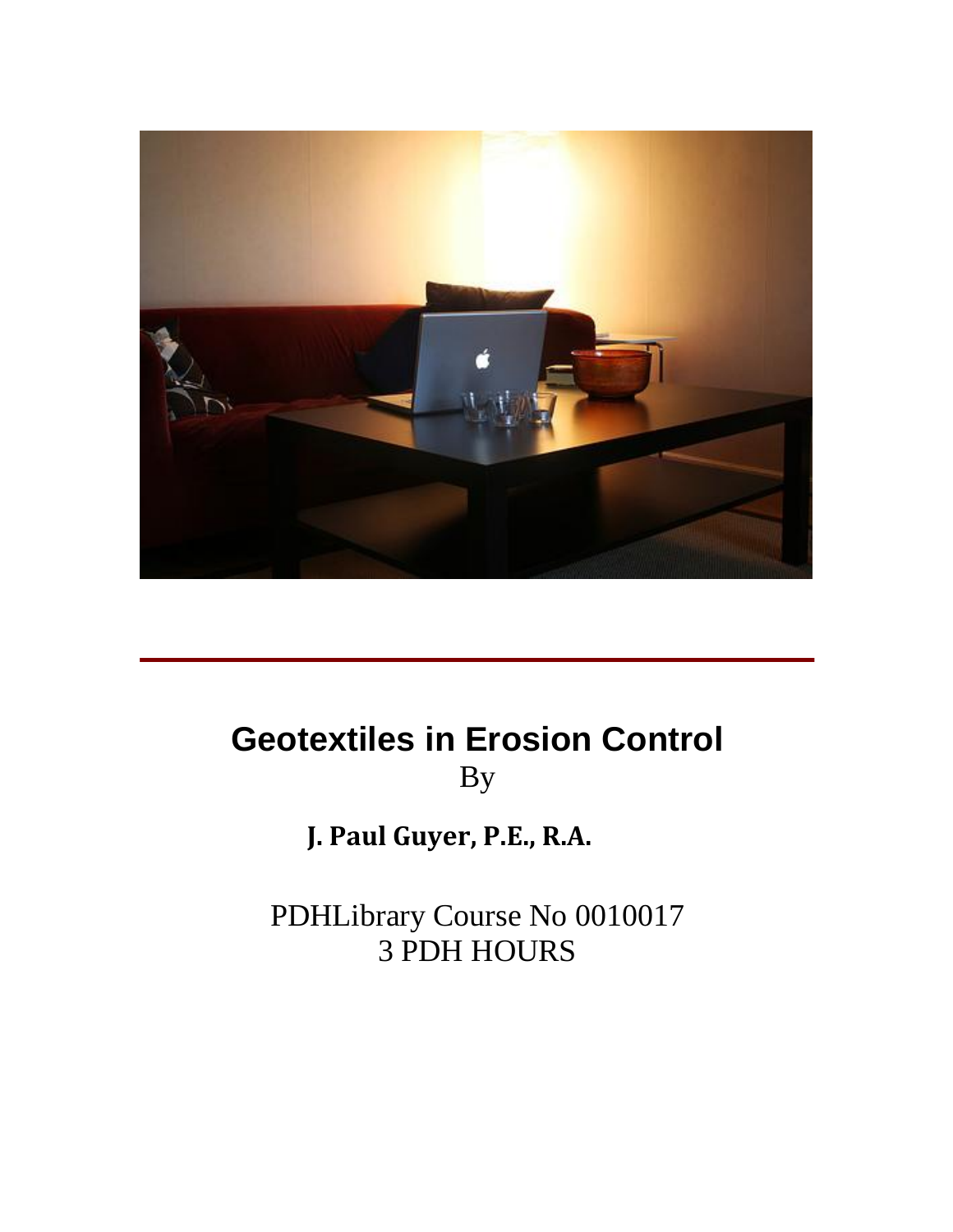## J. Paul Guyer, P.E., R.A.

Paul Guyer is a registered civil engineer, mechanical engineer, fire protection engineer and architect with 35 years experience designing buildings and related infrastructure. For an additional 9 years he was a principal staff advisor to the California Legislature on capital outlay and infrastructure issues. He is a graduate of Stanford University and has held numerous national, state and local offices with the American Society of Civil Engineers, Architectural Engineering Institute and National Society of Professional Engineers.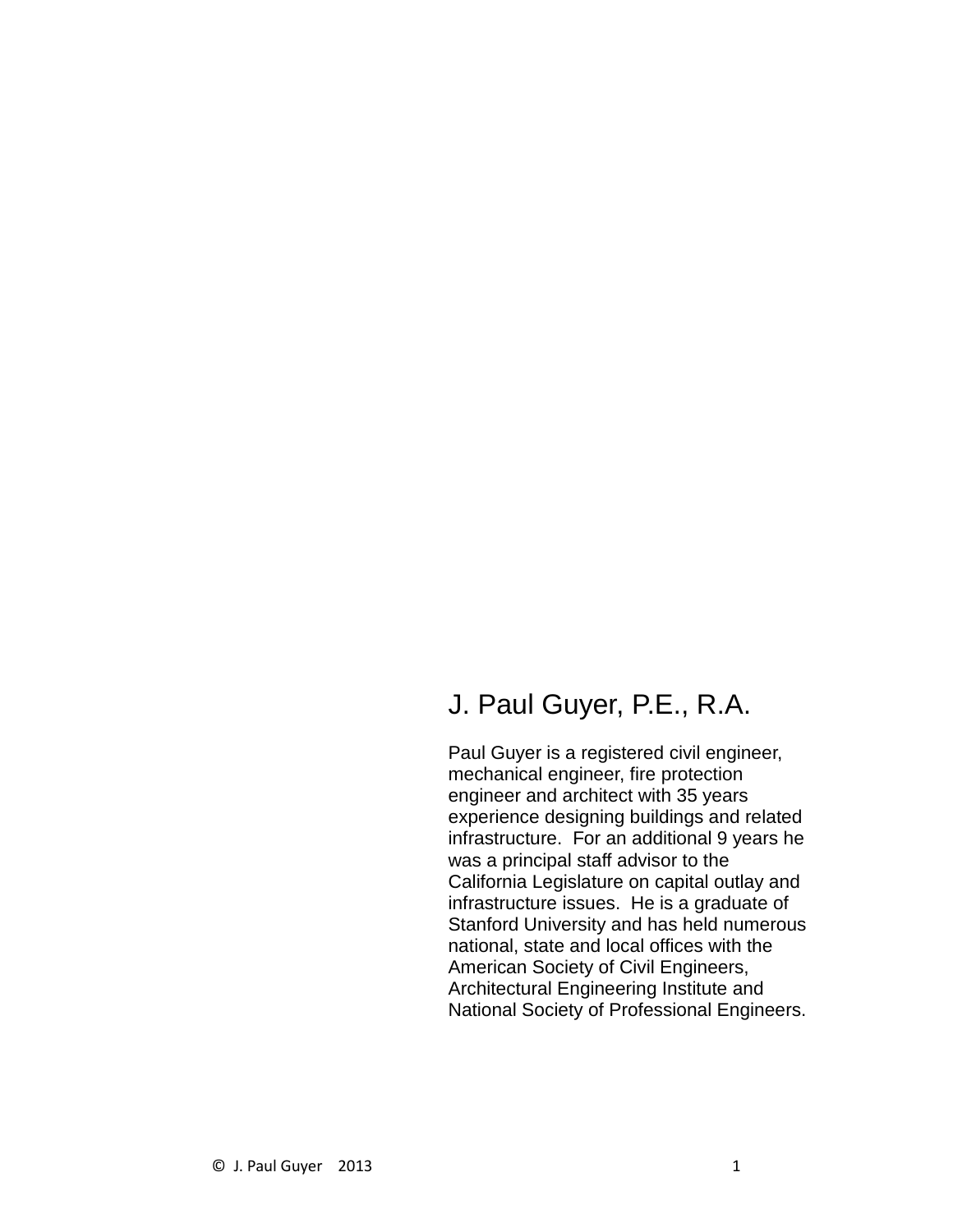#### **CONTENTS**

- **1. INTRODUCTION**
- **2. BANK EROSION**
- **3. PRECIPITATION RUNOFF COLLECTION AND DIVERSION DITCHES**
- **4. MISCELLANEOUS EROSION CONTROL**
- **5. SEDIMENT CONTROL**
- **6. REFERENCES**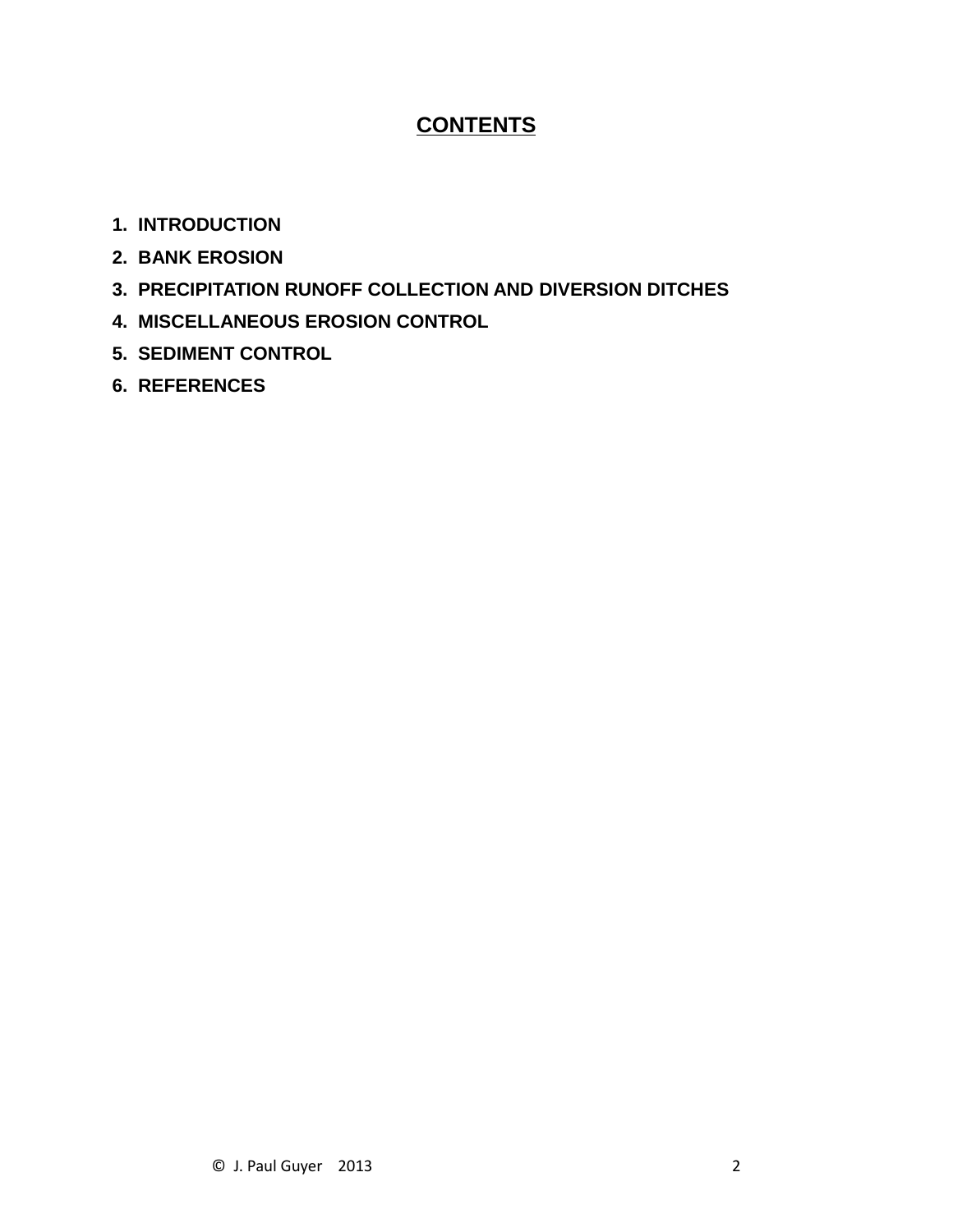(This publication is adapted from the Unified Facilities Criteria of the United States government which are in the public domain, have been authorized for unlimited distribution and are not copyrighted.)

(Figures, tables and equations in this publication are at times at times a little difficult to read, but they are the best available. **DO NOT PURCHASE THIS PUBLICATION IF THIS LIMITATION IS UNACCEPTABLE TO YOU.**)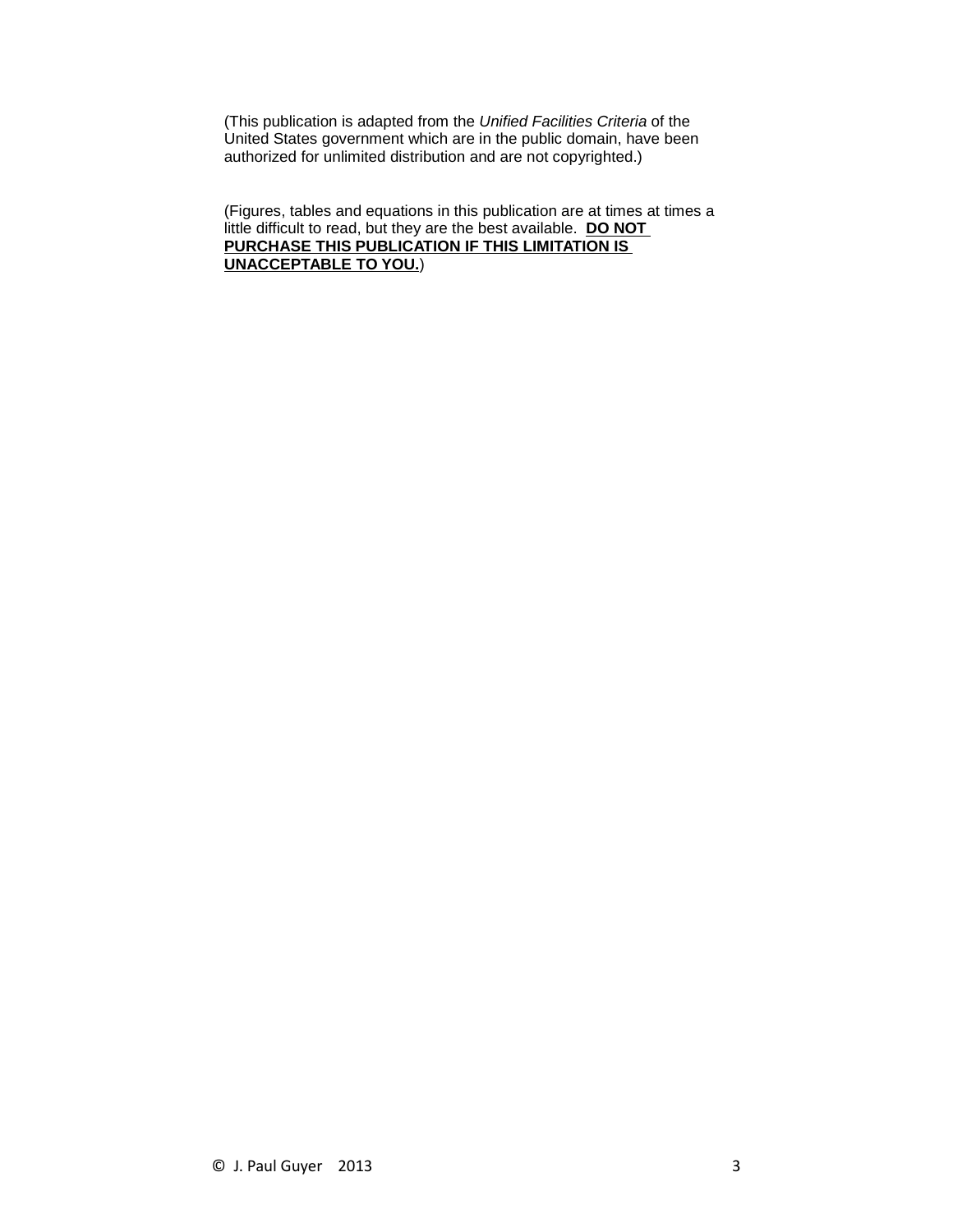**1. INTRODUCTION.** Erosion is caused by a group of physical and chemical processes by which the soil or rock material is loosened, detached, and transported from one place to another by running water, waves, wind, moving ice, or other geological sheet and bank erosion agents. Clayey soils are less erodible than fine sands and silts. See figure 1. This discussion covers the use of geotextiles to minimize erosion caused by water.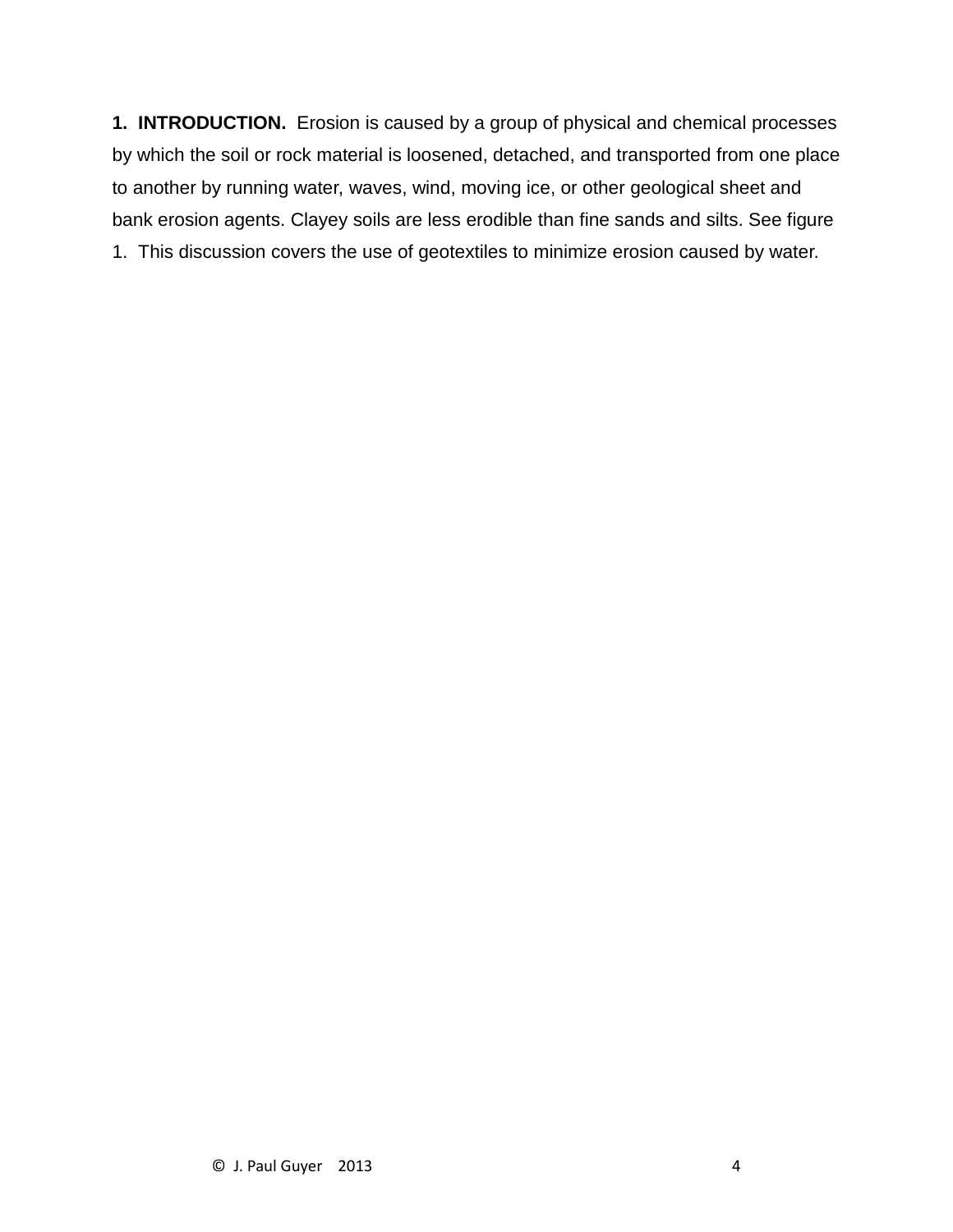**2. BANK EROSION.** Riprap is used as a liner for ditches and channels subjected to high-velocity flow and for lake, reservoir and channel banks subject to wave action. Geotextiles are an effective and economical alternative to conventional graded filters under stone riprap. However, for aesthetic or economic reasons, articulated concrete mattresses, gabions, and precast cellular blocks have also been used to cover the geotextile. The velocity of the current, the height and frequency of waves and the erodibility of the bank determine whether bank protection is needed. The geotextiles used in bank protection serve as a filter.

#### **2.1 SPECIAL DESIGN CONSIDERATIONS.**

**2.1.1 DURABILITY.** The term includes chemical, biological, thermal, and ultraviolet (UV) stability. Streams and runoff may contain materials that can be harmful to the geotextile. When protected from prolonged exposure to UV light, the common synthetic polymers do not deteriorate or rot in prolonged contact with moisture. All geotextile specifications must include a provision for covering the geotextile to limit its UV radiation exposure to 30 days or less.

**2.1.2 STRENGTH AND ABRASION RESISTANCE.** The required properties will depend on the specific application- the type of the cover material to be used (riprap, sand bags, concrete blocks, etc.), the size, weight, and shape of the armor stone, the handling placement techniques (drop height), and the severity of the conditions (stream velocity, wave height, rapid changes of water level, etc.). Abrasion can result from movement of the cover material as a result of wave action or currents. Strength properties generally considered of primary importance are tensile strength, dimensional stability, tearing, puncture, and burst resistance. Table 1 gives recommended minimum ©strength values. g, puncture, and burst resistance. Table T gives recommende<br>3.<br>J. Paul Guver 2013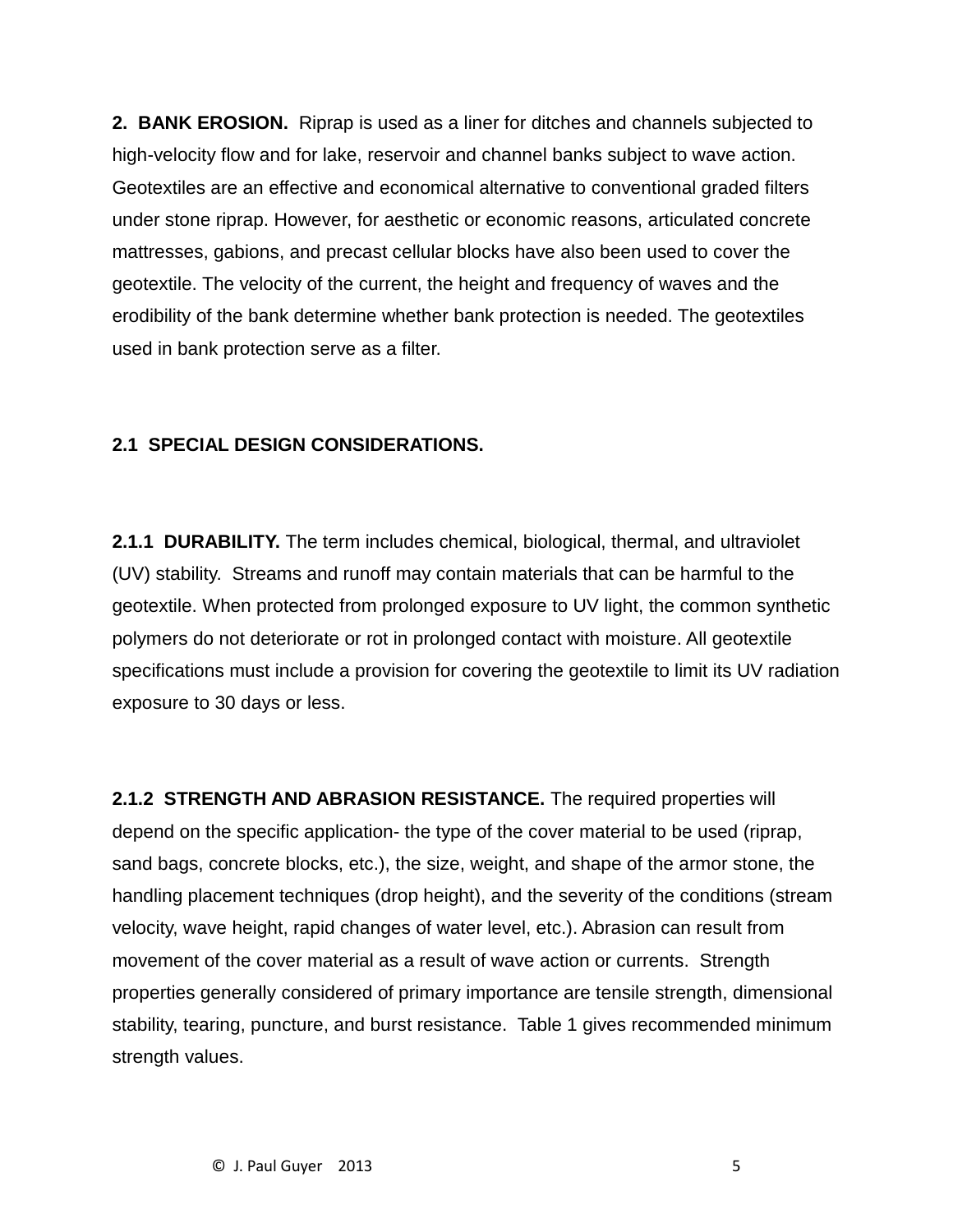**2.1.3 COVER MATERIAL.** The cover material (gravel, rock fragments, riprap, armor stone, concrete blocks, etc.) is a protective covering over the geotextile that minimizes or dissipates the hydraulic forces, protects the geotextile from extended exposure to UV radiation, and keeps it in intimate contact with the soil. The type, size, and weight of cover material placed over the geotextile depends on the kinetic energy of water. Cover material that is lightweight in comparison with the hydraulic forces acting on it may be moved. By removing the weight holding the geotextile down, the ground-water pressure may be able to separate the geotextile from the soil.When no longer constrained, the soil erodes. The cover material must be at least as permeable as the geotextile. If the cover material is not permeable enough, a layer of fine aggregate (sand, gravel, or crushed stone) should be placed between it and the geotextile. An important consideration in designing cover material is to keep the void area between stones relatively small. If the void area is excessively large, soils may move from areas weighted by stones to unweighted void areas between the stones, causing the geotextile to balloon or eventually rupture. The solution in this case is to place a graded layer of smaller stones below the large stones that will prevent the soil from moving. A layer of aggregate may also be needed if a major part of the geotextile is covered as for example by concrete blocks. The layer will act as a pore water dissipator.

**2.1.4 ANCHORAGE.** At the toe of the streambank, the geotextile and cover material should be placed along the bank to an elevation below mean low water level to minimize erosion at the toe. Placement to a vertical distance of 3 feet below mean low water level, or to the bottom of the streambed for streams shallower than 3 feet, is recommended. At the top of the bank, the geotextile and cover material should either be placed along the top of the bank or with 2 feet vertical freeboard above expected maximum water stage. If strong water movements are expected, the geotextile needs to be anchored at the crest and toe of the streambank (fig 2). The crest and toe of the streambank (ng 2).<br> $\frac{1}{2}$ <br>J. Paul Guver 2013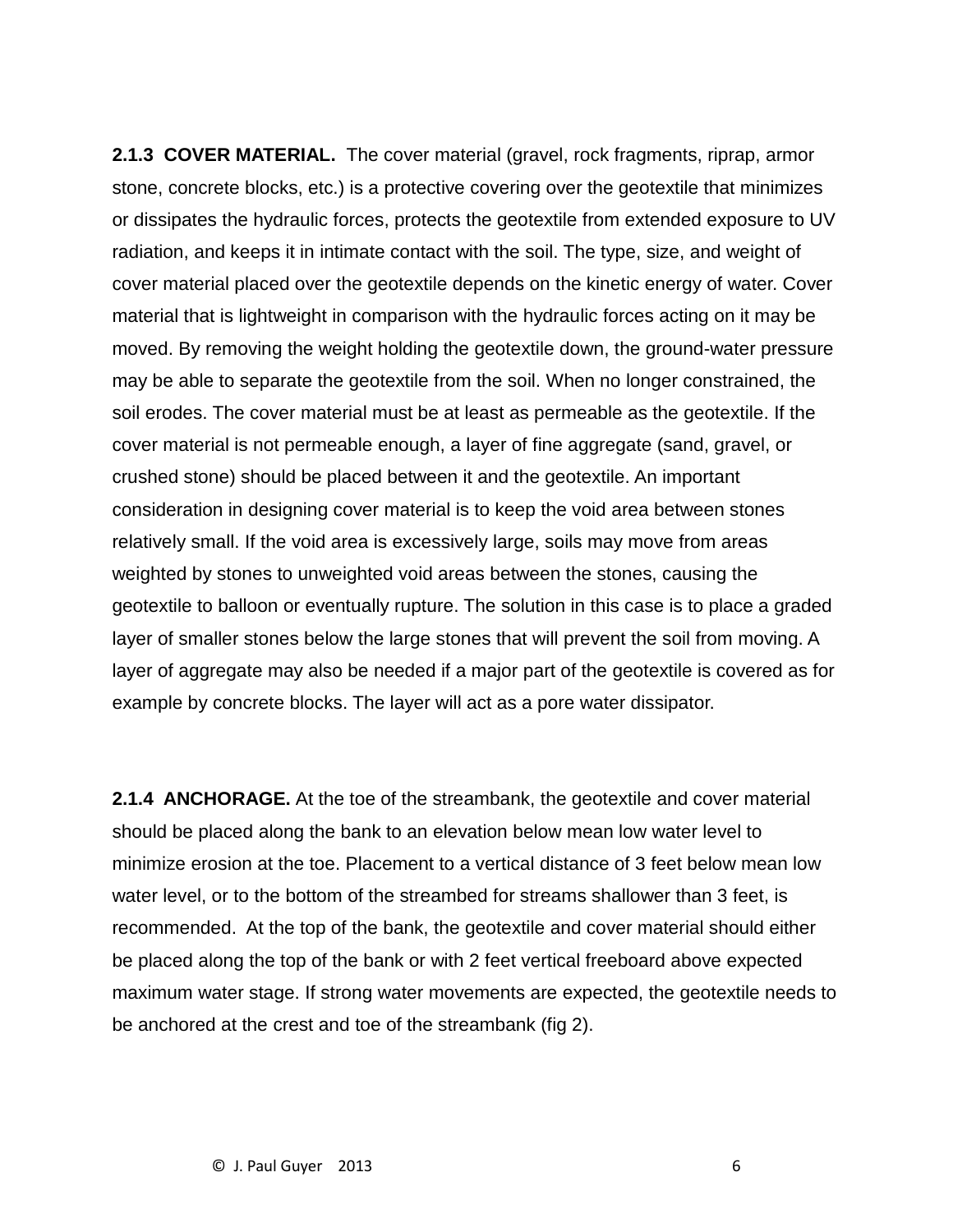**2.1.5 IF THE GEOTEXTILE** must be placed below low water, a material of a density greater than that of water should be selected.

| Type Strength Test Method |                               | Class $A^1$ | Class $B^2$ |
|---------------------------|-------------------------------|-------------|-------------|
|                           | Grab Tensile ASTM D 4632      | 200         | 90          |
|                           | Elongation $(\%)$ ASTM D 4632 | 15          | 15          |
| Puncture                  | ASTM D 4833                   | 80          | 40          |
| Tear                      | ASTM D 4533                   | 50          | 30          |
| Abrasion                  | ASTM D 3884                   | 55          | 25          |
| Seam                      | ASTM D 4632                   | 180         | 80          |
| <b>Burst</b>              | ASTM D 3786                   | 320         | 140         |

 $\mathbf{1}$ Fabrics are used under conditions more severe than Class B such as drop height less than 3 feet and stone weights should not exceed 250 pounds.  $\label{eq:1.1} \mathcal{E}(\Delta \mathbf{X}) = \mathcal{E}(\Delta \mathbf{X}) = \mathcal{E}(\Delta \mathbf{X}) = \mathcal{E}(\Delta \mathbf{X})$  $\omega$  , and  $\omega$  , and  $\omega$ 

#### Table 1

Recommended Geotextile Mininmum Strength Requirements.

#### **2.2 CONSTRUCTION CONSIDERATIONS.**

**2.2.1 SITE PREPARATION.** The surface should be cleared of vegetation, large stones, limbs, stumps, trees, brush, roots, and other debris and then graded to a relatively smooth plane free of obstructions, depressions, and soft pockets of materials.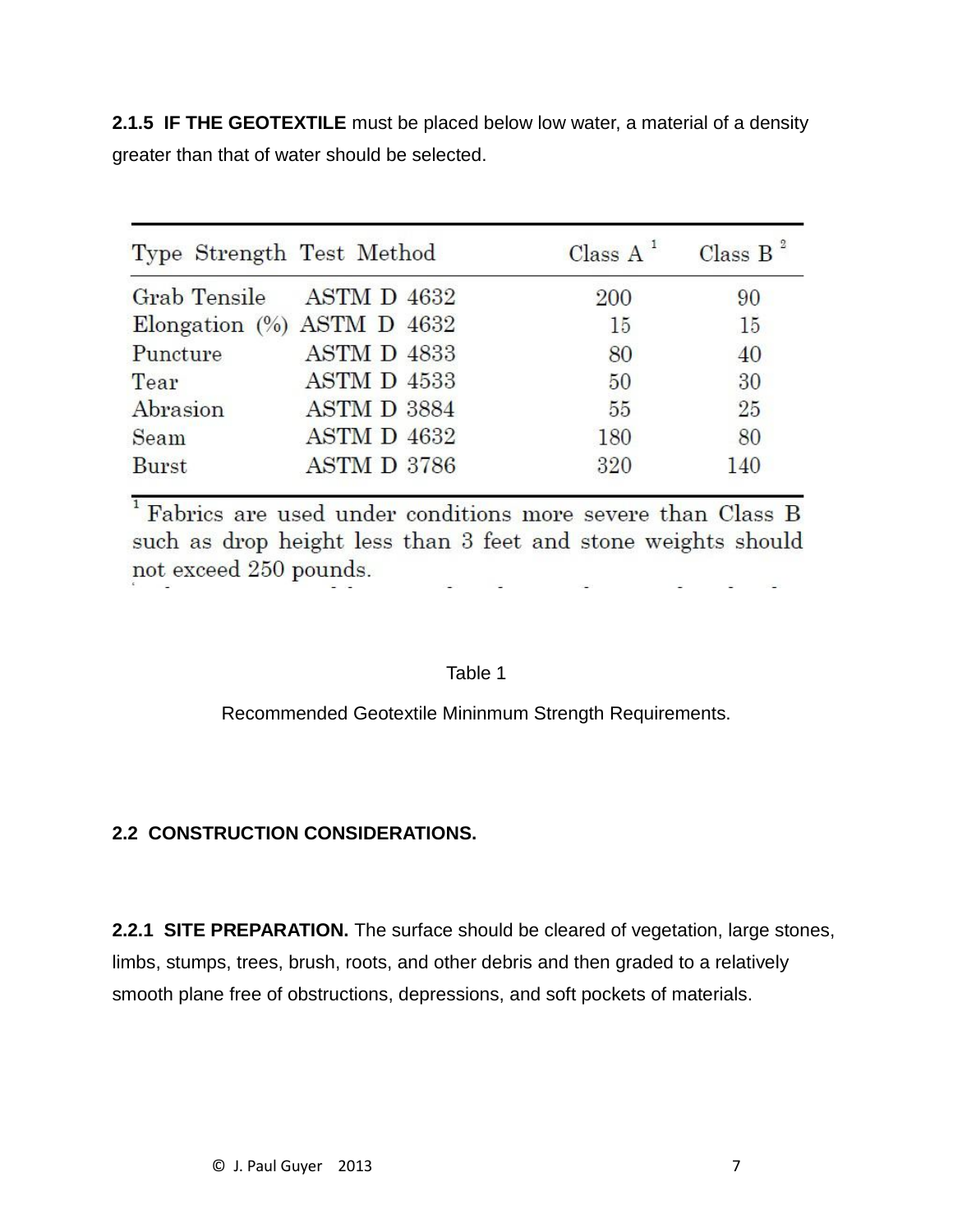**2.2.2 PLACEMENT OF GEOTEXTILES.** The geotextile is unrolled directly on the smoothly graded soil surface. It should not be left exposed to UV deterioration for more than 1 week in case of untreated geotextiles, and for more than 30 days in case of UV protected and low UV susceptible polymer geotextiles. The geotextile should be loosely laid, free of tension, folds, and wrinkles. When used for streambank protection, where currents acting parallel to the bank are the principal erosion forces, the geotextile should be placed with the longer dimension (machine direction) in the direction of anticipated water flow. The upper strips of the geotextile should overlap the lower strips (fig 3). When used for wave attack or cut and fill slope protection, the geotextile should be placed vertically down the slope (fig 3), and the upslope strips should cover the downslope strips. Stagger the overlaps at the ends of the strips at least 5 feet. The geotextile should be anchored at its terminal ends to prevent uplift or undermining. For this purpose, key trenches and aprons are used at the crest and toe of the slope.

**2.2.3 OVERLAPS, SEAMS, SECURING PINS.** Adjacent geotextile strips should have a minimum overlap of 12 inches along the edges and at the end of rolls. For underwater placement, minimum overlap should be 3 feet. Specific applications may require additional overlaps. Sewing, stapling, heat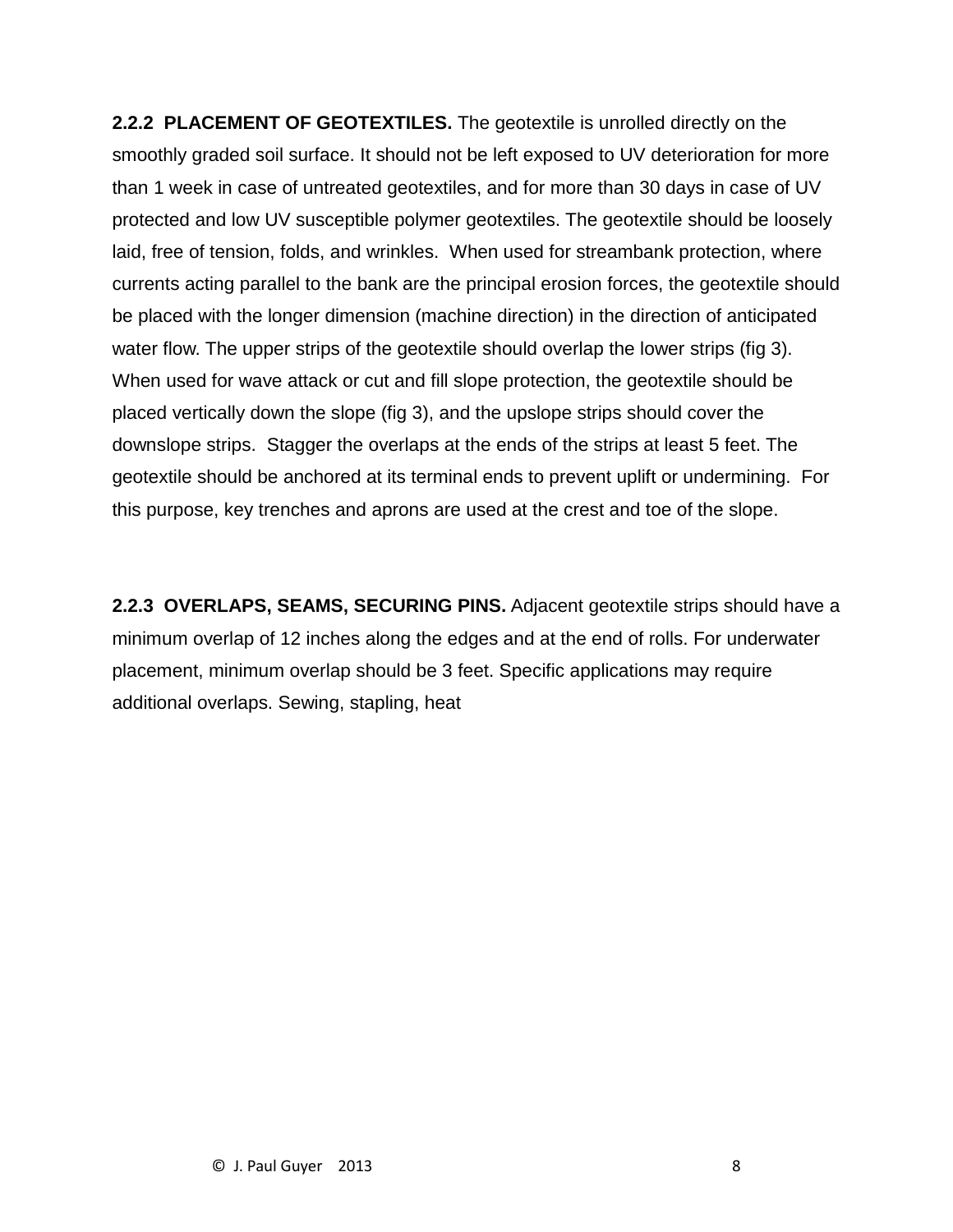



## SUGGESTED TREND OF EROSION CHARACTERISTICS<br>FOR FINE-GRAINED COHESIVE SOILS WITH<br>RESPECT TO PLASTICITY

#### Figure 1

Relationship between Atterberg Limits and Expected Erosion Potential.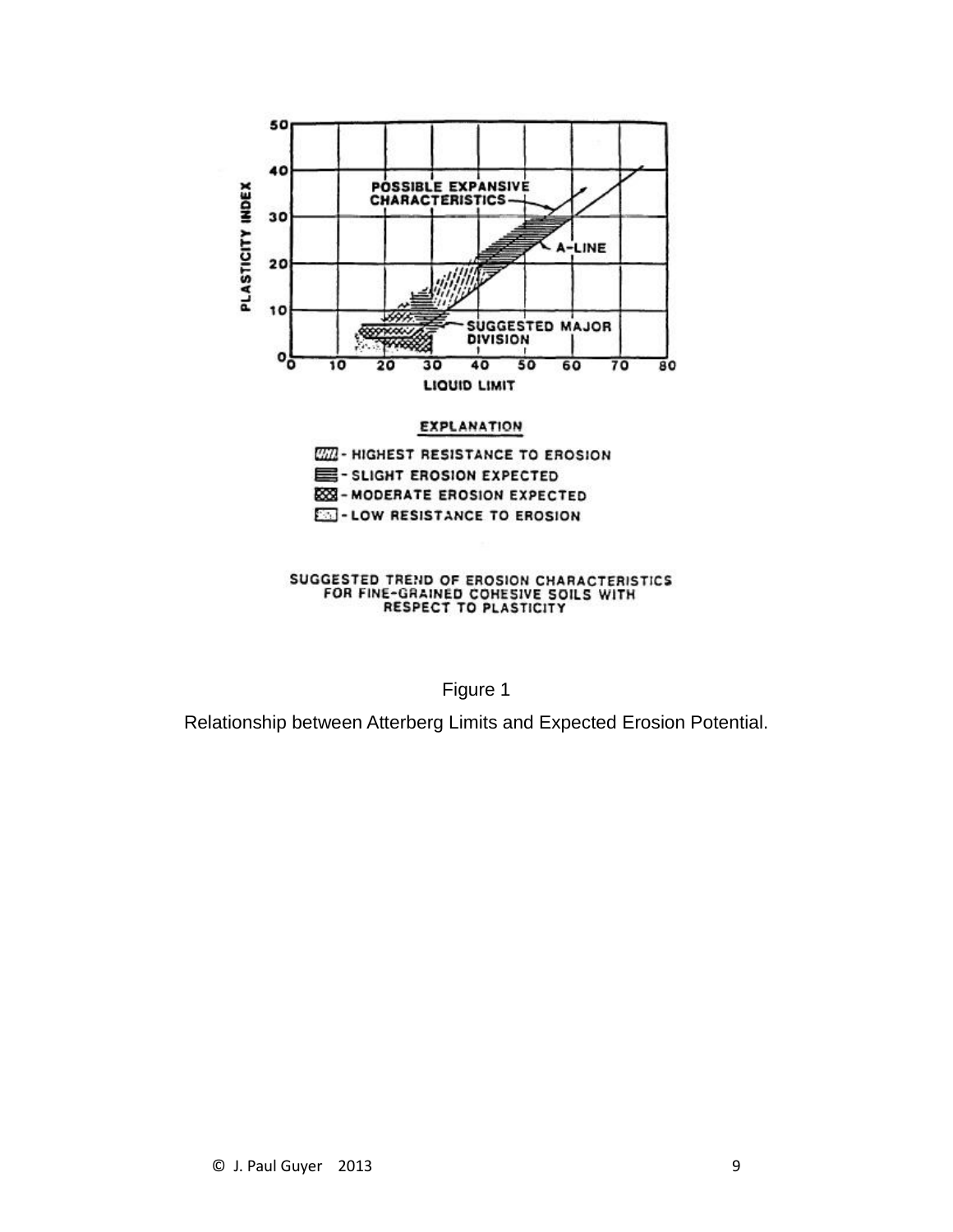| Slope                 | Pin Spacing<br>feet |  |
|-----------------------|---------------------|--|
| Steeper than 1V on 3H |                     |  |
| 1V on 3H to 1V on 4H  | 3                   |  |
| Flatter than 1V on 4H | 5                   |  |

 $V =$  vertical;  $H =$  horizontal.

#### Table 2

Pin Spacing Requirements in Erosion Control Applications

welding, or gluing adjacent panels, either in the factory or on site, are preferred to lapping only. Sewing has proved to be the most reliable method of joining adjacent panels. It should be performed using polyester, polypropylene, kevlar or nylon thread. The seam strength for both factory and field seams should not be less than 90 percent of the required tensile strength of the unaged geotextile in any principal direction. Geotextiles may be held in place on the slope with securing pins prior to placing the cover material. These pins with washers should be inserted through both strips of the overlapped geotextile along a line through the midpoint of the overlap. The pin spacing, both along the overlaps or seams, depends on the slope, as specified in table 2. Steel securing pins, 3/16 inch in diameter, 18 inches long, pointed at one end, and fitted with a l.5-inch metal washer on the other have performed well in rather firm soils. Longer pins are advisable for use in loose soils. The maximum slope on which geotextiles may be placed will be determined by the friction angles between the natural-ground and geotextile and cover- material and geotextile. The maximum allowable slope in no case can be greater than the lowest friction angle between these two materials and the geotextile. J. Paul Guyer <sup>2013</sup> <sup>10</sup>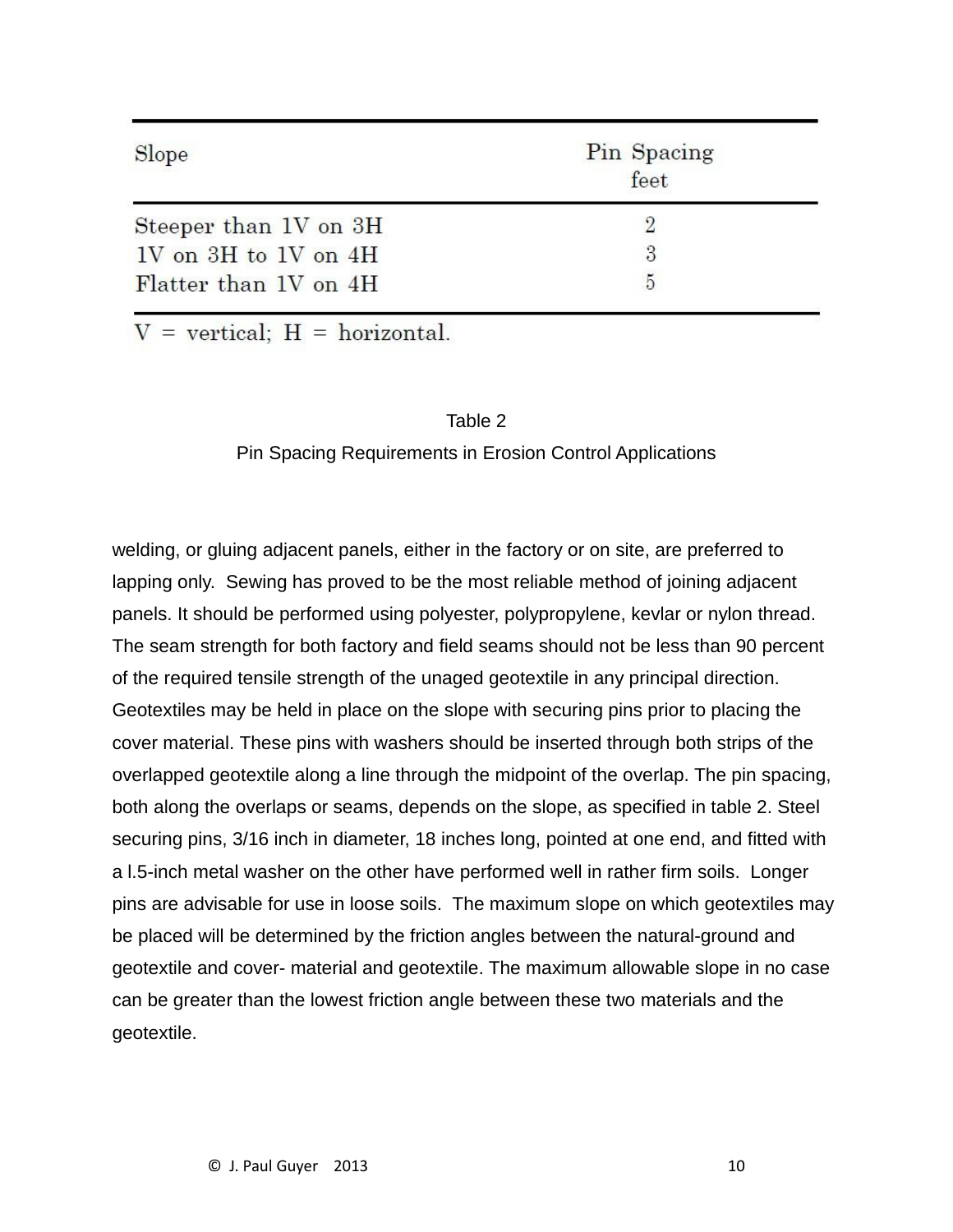**2.2.4 PLACEMENT OF COVER MATERIAL ON GEOTEXTILE.** For sloped surfaces, placement of the cover stone or riprap should start from the base of the slope moving upward and preferably from the center outward to limit any partial movement of soil because of sliding. In no case should drop heights which damage the geotextile be permitted. Testing may be necessary to establish an acceptable drop height.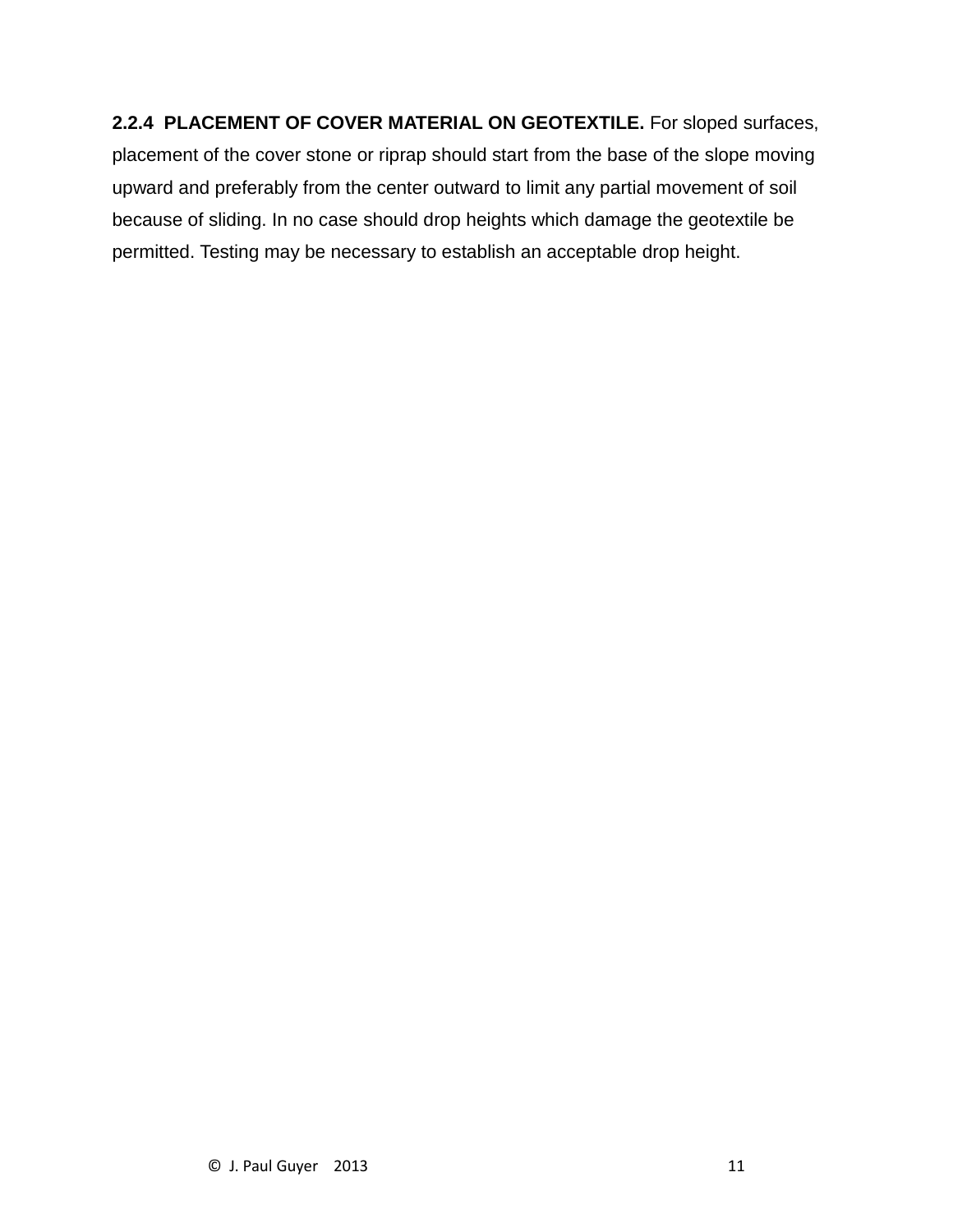#### **3. PRECIPITATION RUNOFF COLLECTION AND DIVERSION DITCHES.**

A diversion ditch is an open, artificial, gravity flow channel which intercepts and collects precipitation runoff, diverts it away from vulnerable areas, and directs it toward stabilized outlets. A geotextile or revegetation mat can be used to line the ditch. It will retard erosion in the ditch, while allowing grass or other protective vegetation growth to take place. The mat or geotextile can serve as additional root anchoring for some time after plant cover has established itself if UV resistant geotextiles are specified. Some materials used for this purpose are designed to degrade after grass growth takes place. The geotextile can be selected and specified using physical properties indicated in table 1. Figure 4 shows a typical example.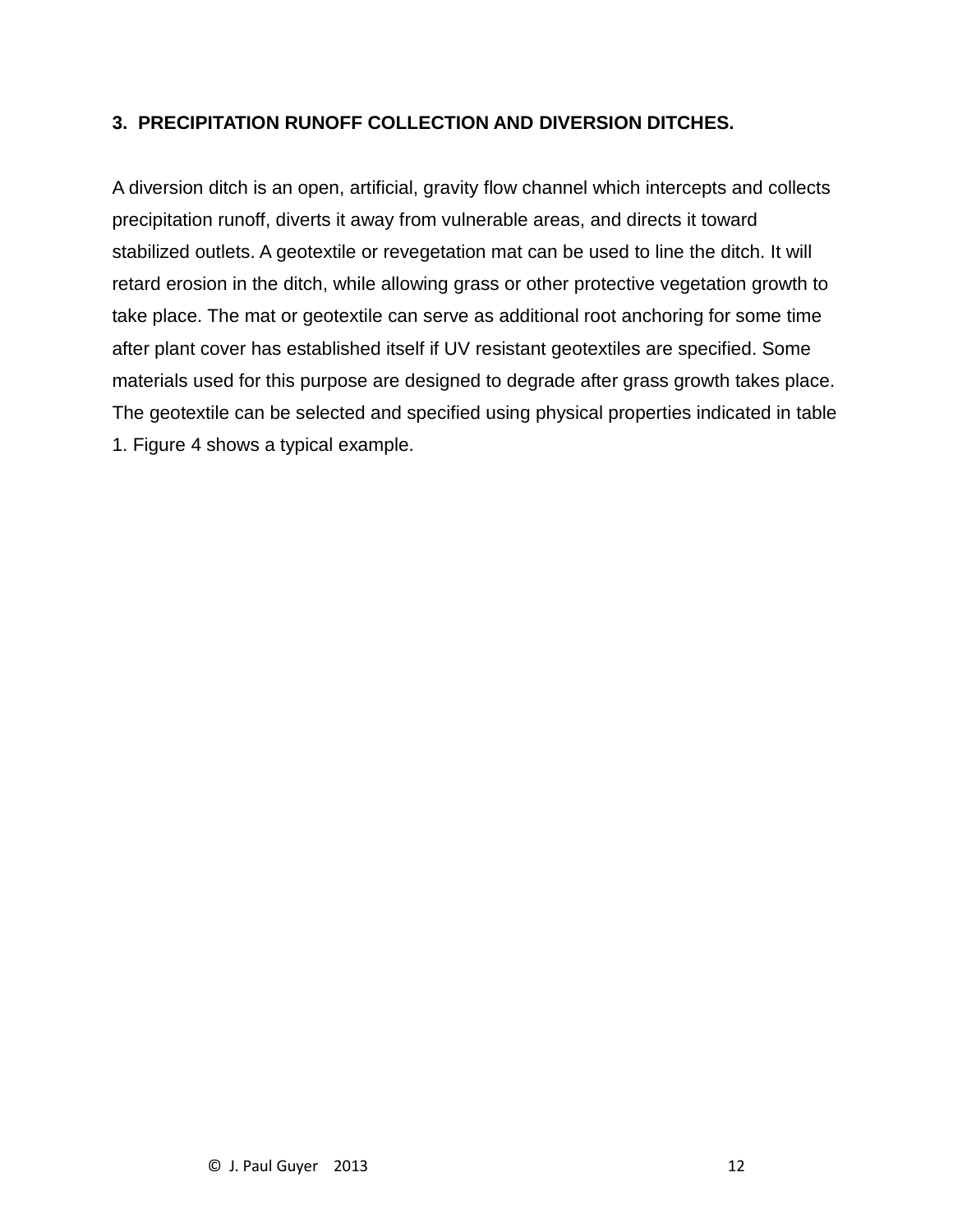#### **4. MISCELLANEOUS EROSION CONTROL.**

Figures 5 and 6 show examples of geotextile applications in erosion control at drop inlets and culvert outlets and scour protection around bridges, piers, and abutments. Design criteria similar to that used for bank protection should be used for these applications.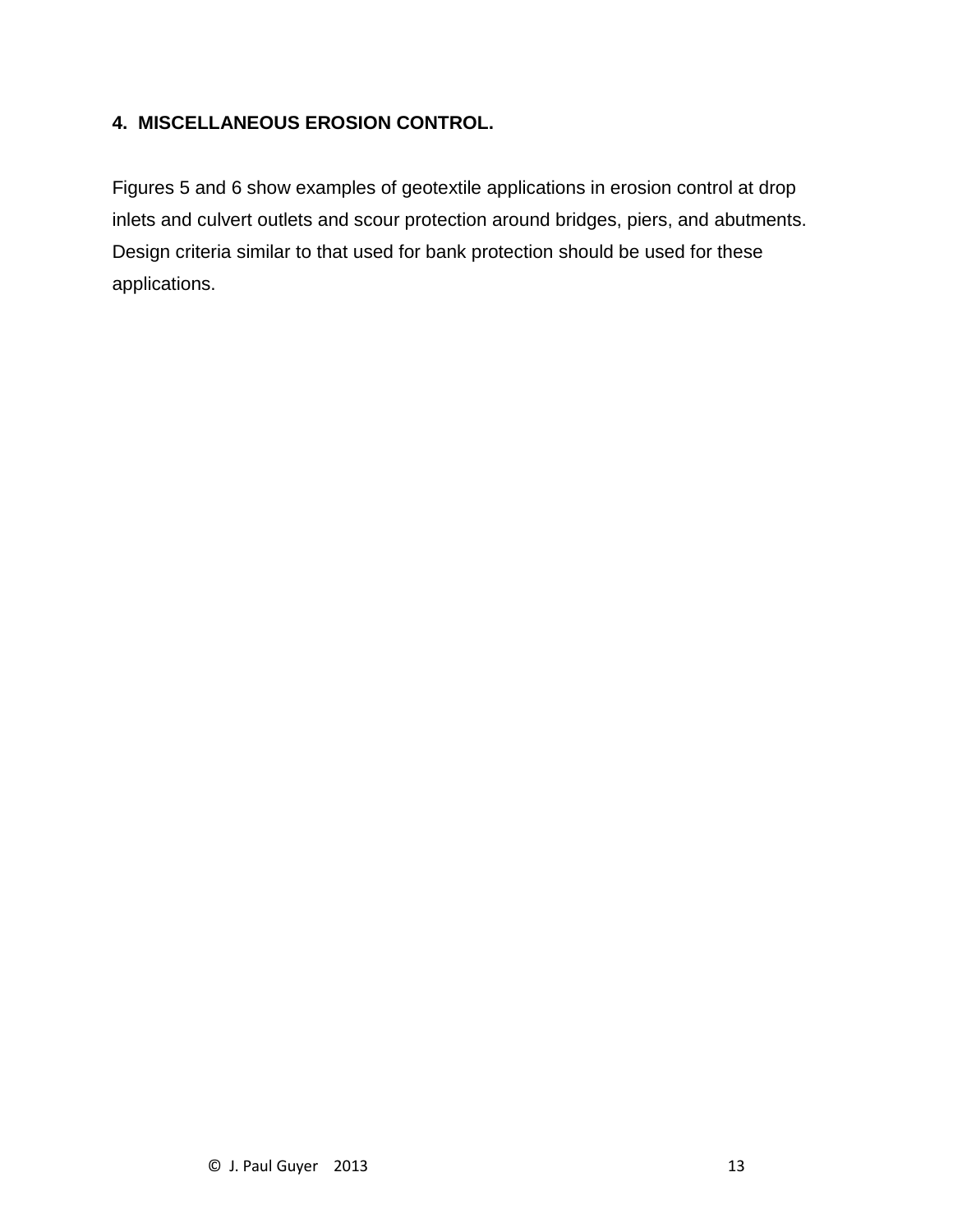

Figure 2 Pin Spacing Requirements in Erosion Control Applications.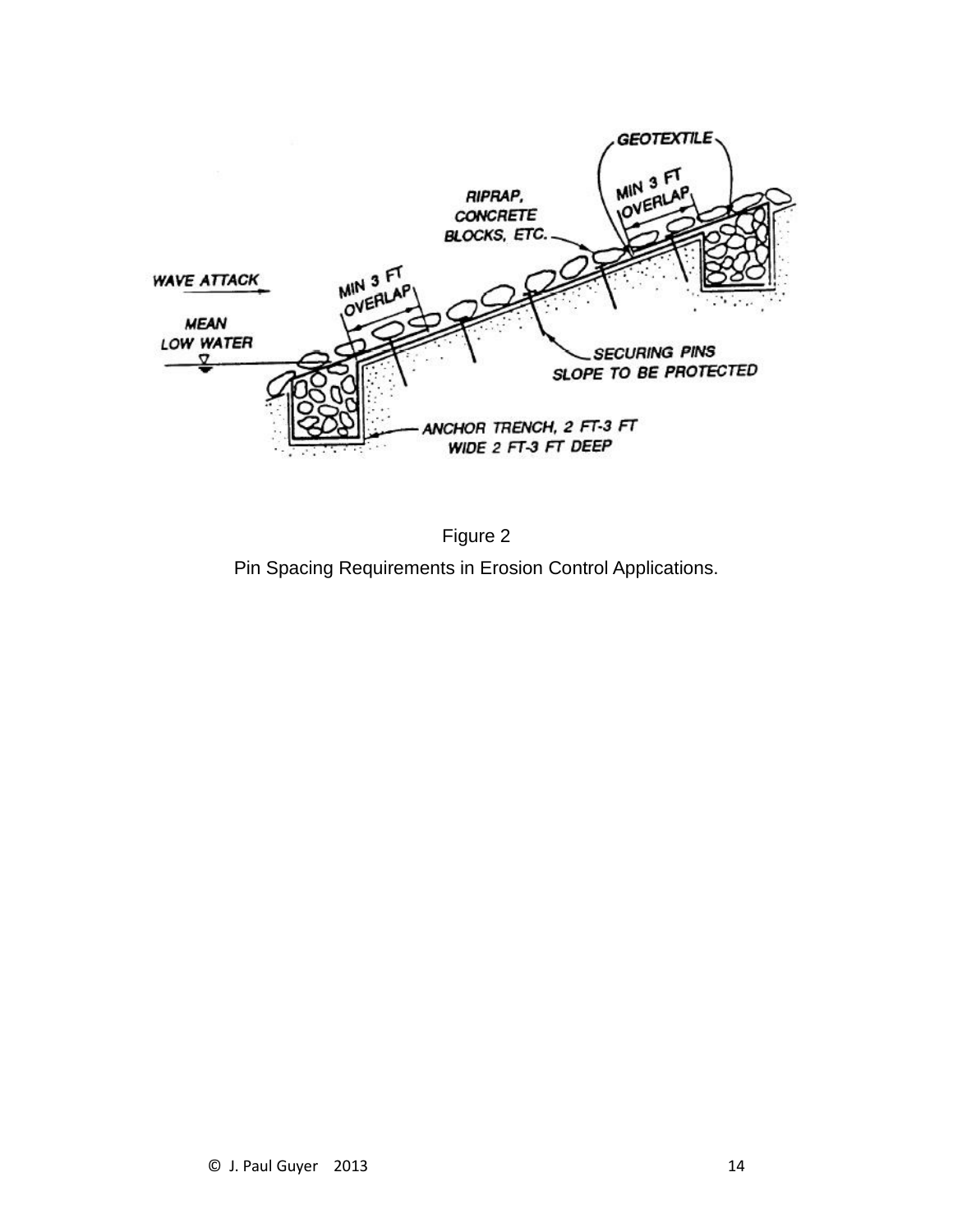

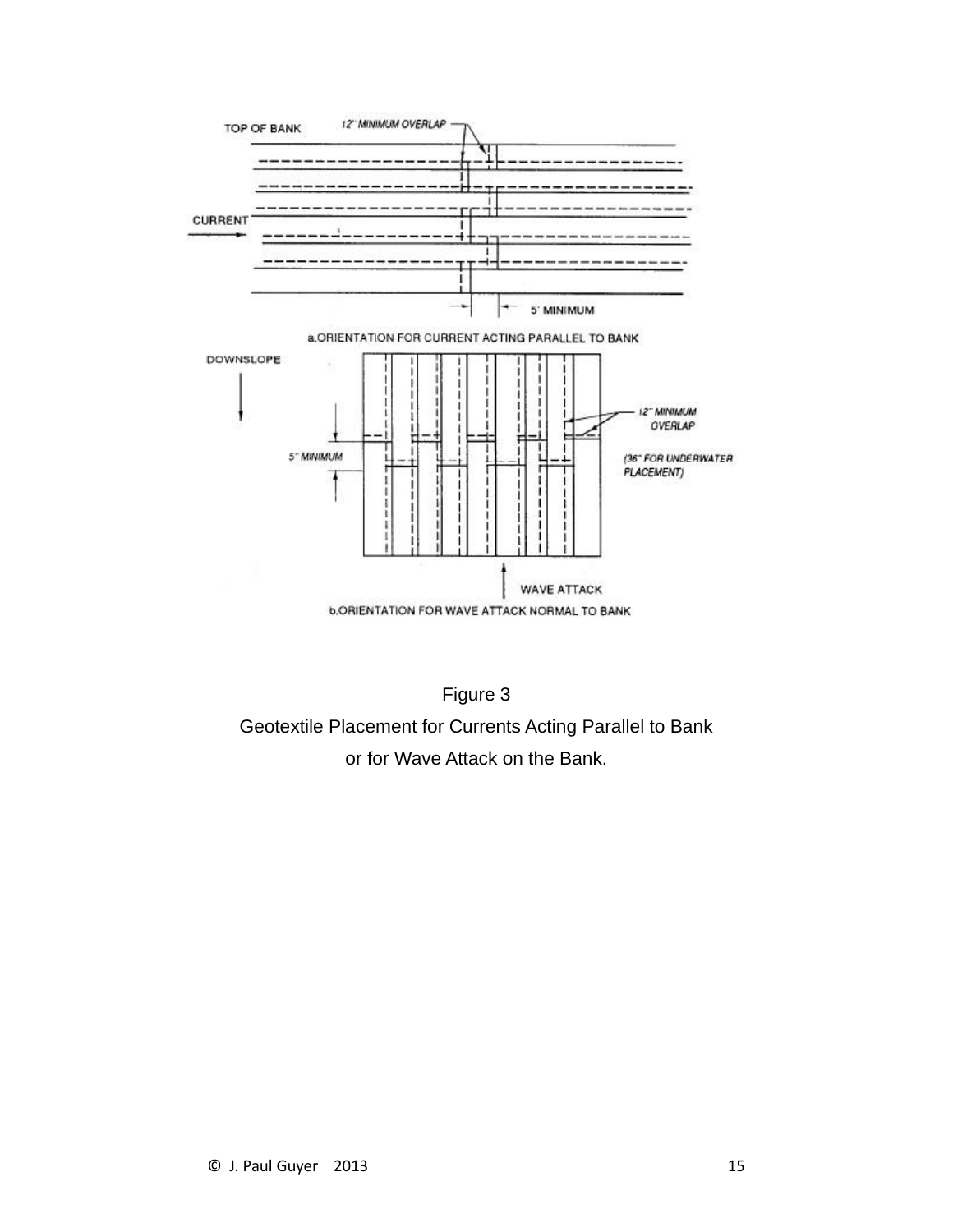**5. SEDIMENT CONTROL.** Silt fences and silt curtains are sediment control systems using geotextiles.

**5.1 SILT FENCE.** A silt fence is a temporary vertical barrier composed of a sheet of geotextile supported by fencing or simply by posts, as illustrated in figure 5. The lower end of the geotextile is buried in a trench cut into the ground so that runoff will not flow beneath the fence. The purpose of the permeable geotextile silt fence is to intercept and detain sediment from unprotected areas before it leaves the construction site. Silt fence are sometimes located around the entire downslope portion or perimeter of urban construction sites. Short fences are often placed across small drainage ditches (permanent or temporary) constructed on the site. Both applications are intended to function for one or two construction seasons or until grass sod is established. The fence reduces water velocity allowing the sediment to settle out of suspension.

**5.1.1 DESIGN CONCEPTS.** A silt fence consists of a sheet of geotextile and a support component. The support component may be a wire or plastic mesh support fence attached to support posts or in some cases may be support posts only. The designer has to determine the minimum height of silt fences, and consider the geotextile properties (tensile strength, permeability) and external factors (the slope of the surface, the volume of water and suspended particles which are delivered to the silt fence, and the size distribution of the suspended particles). Referring to figure 6-7, the total height of the silt fence must be greater than  $h_1 + h_2 + h$ ; where  $h_1$  the height of geotextile necessary to allow water flowing into the basin to flow through the geotextile, considering the permeability of the geotextile; is the height of water necessary to overcome the threshold gradient of the geotextile and to initiate flow. For most expected conditions,  $h_1 + h_2$  is about 6 inches or less. The silt fence accomplishes its purpose by creating a pond of relatively still water which serves as a sedimentation basin and ©collects the suspended solids from the runoff. The useful life of the silt fence is the time required to fill the triangular area of height It is a seamlentation basic of relatively still water which serves as a seamlentation basic<br>spended solids from the runoff. The useful life of the silt fence<br>the triangular area of height<br>J. Paul Guver 2013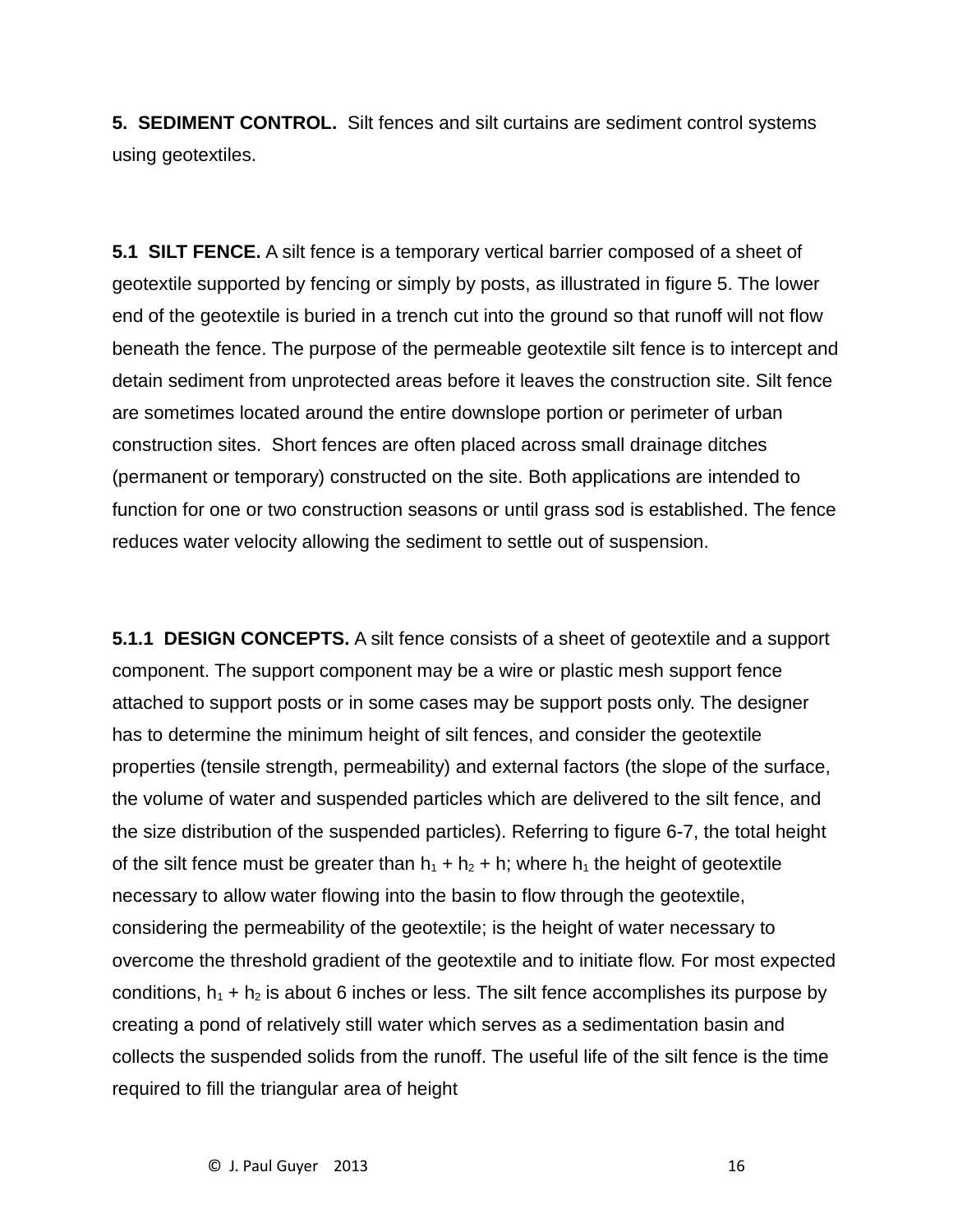

CENTER LINE PROFILE OF GEOTEXTILE-LINED DITCH



h (fig 7) behind the silt fence with sediment. The height of the silt fence geotextile should not exceed 3 feet.

**5.1.2 DESIGN FOR MAXIMUM PARTICLE RETENTION.** Geotextiles selected for use in silt fences should have an AOS that will satisfy the following equation with a limiting value equal to the No. 120 sieve size. ©the No. 120 sieve size.<br>
J. Paul Guver 2013<br>
17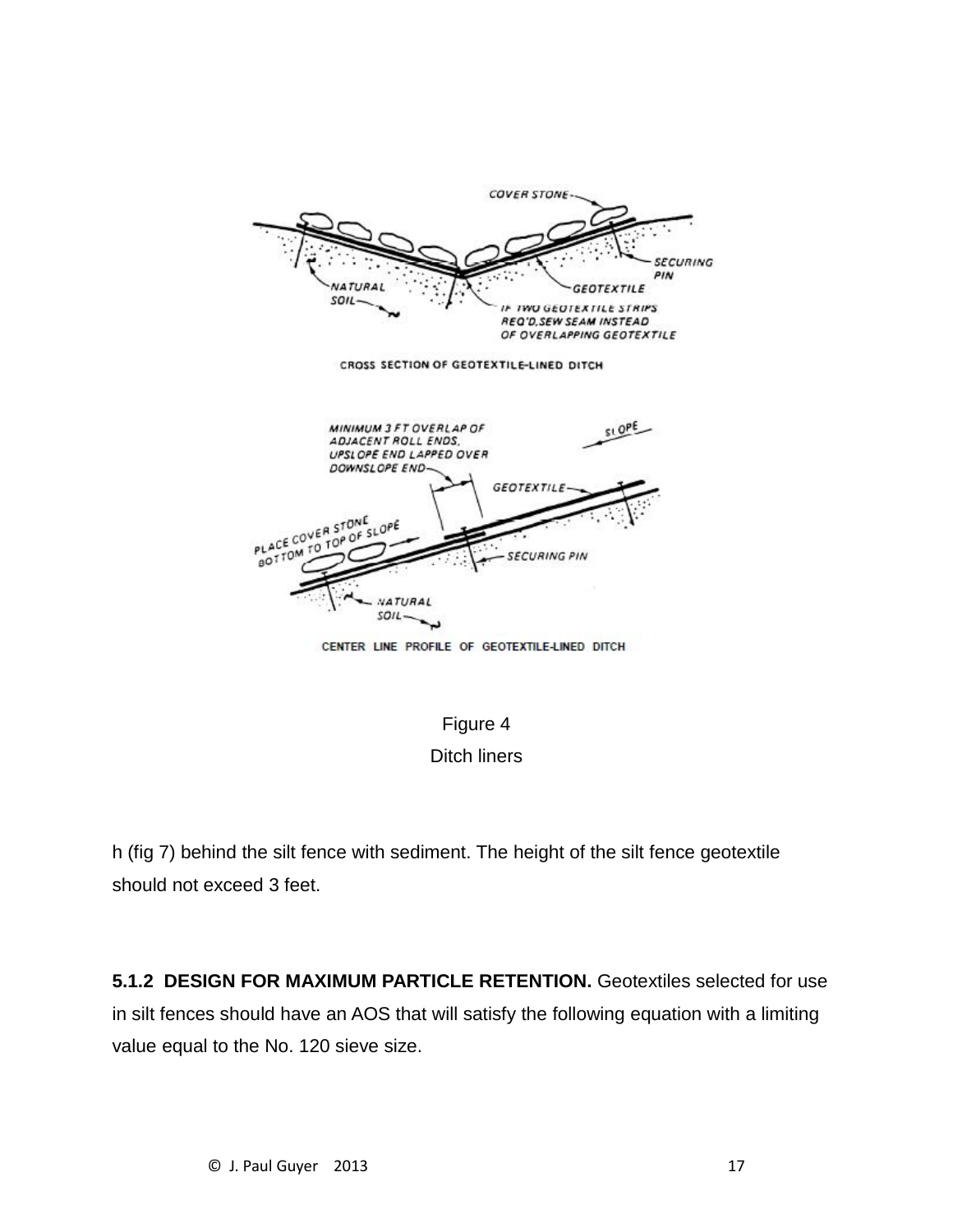$$
\frac{D^{85} \text{ (mm) (soil)}}{\text{AOS (mm) (geotextile)}} \ge 1
$$

**(**Eq 1)

A minimum of 90-pound tensile strength (ASTM D 4632 Grab Test Method) is recommended for use with support posts spaced a maximum of 8feet apart.

**5.1.3 DESIGN FOR FILTRATION EFFICIENCY.** The geotextile should be capable of filtering most of the soil particles carried in the runoff from a construction site without unduly impeding the flow. ASTM D 5141 presents the laboratory test used to determine the filtering efficiency and the flow rate of the sediment-filled water through the geotextile.

**5.1.4 REQUIRED GEOTEXTILE PROPERTIES.** The geotextile used for silt fence must also have:

(a) Reasonable puncture and tear resistance to prevent damage by floating debris and to limit tearing where attached to posts and fence.

(b) Adequate resistance to UV deterioration and biological, chemical, and thermal actions for the desired life of the fence.

#### **5.1.5 CONSTRUCTION CONSIDERATIONS.**

(a) Silt fences should be constructed after the cutting of trees but before having any sod (a) Silt fences should be constructed after the cutting of trees but before havior disturbing construction activity in the drainage area.<br>
© J. Paul Guyer 2013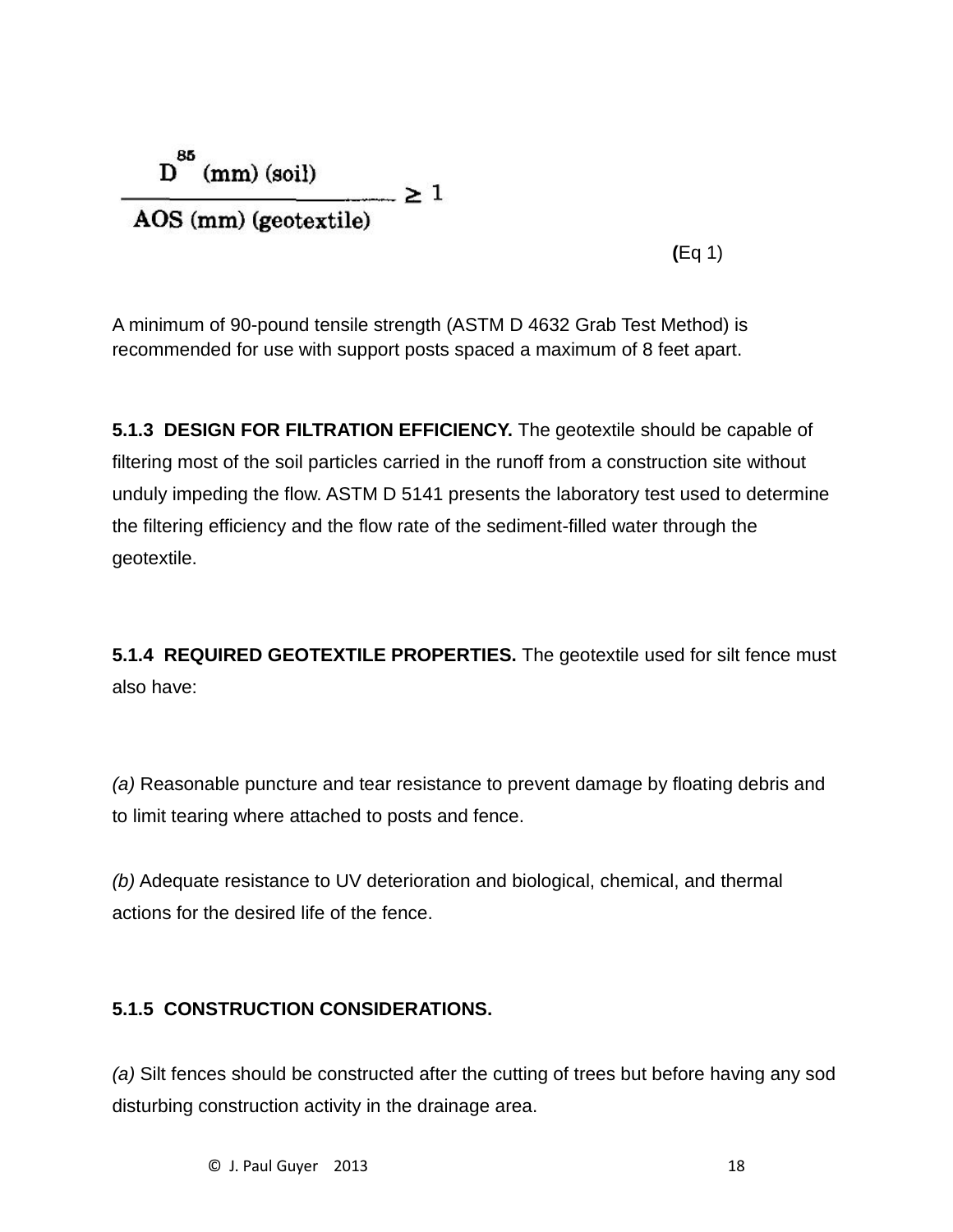$(b)$  It is a good practice to construct the silt fence across a flat area in the form of a horseshoe. This aids in the ponding of the runoff, and increases the strength of the fence. Prefabricated silt fence sections containing geotextile and support posts are commercially available. They are generally manufactured in heights of 18 and 36 inches. At the lower portion of the silt fence, the geotextile is extended for burying anchorage.

**5.2 SILT CURTAINS.** A silt curtain is a floating vertical barrier placed within a stream, lake, or other body of water generally at runoff discharge points. It acts as a temporary dike to arrest and control turbidity. By interrupting the flow of water, it retains suspended particles; by reducing the velocity, it allows sedimentation. A silt curtain is composed of a sheet of geotextile maintained in a vertical position by flotation segments at the top and a ballast chain along the bottom. A tension cable is often built into the curtain immediately above or below the flotation segments to absorb stress imposed by currents and other hydrodynamic forces. Silt curtain sections are usually about 100 feet long and of any required width. An end connector is provided at each end of the section for fastening sections together. Anchor lines hold the curtain in a configuration that is usually U-shaped, circular, or elliptical. The design criteria and properties required for silt fences also apply to silt curtains. Silt curtains should not be used for:

(1) Operations in open ocean.

(2) Operations in currents exceeding 1 knot.

(3) Areas frequently exposed to high winds and large breaking waves.

(4) Around hopper or cutterhead dredges where frequent curtain movement would be necessary.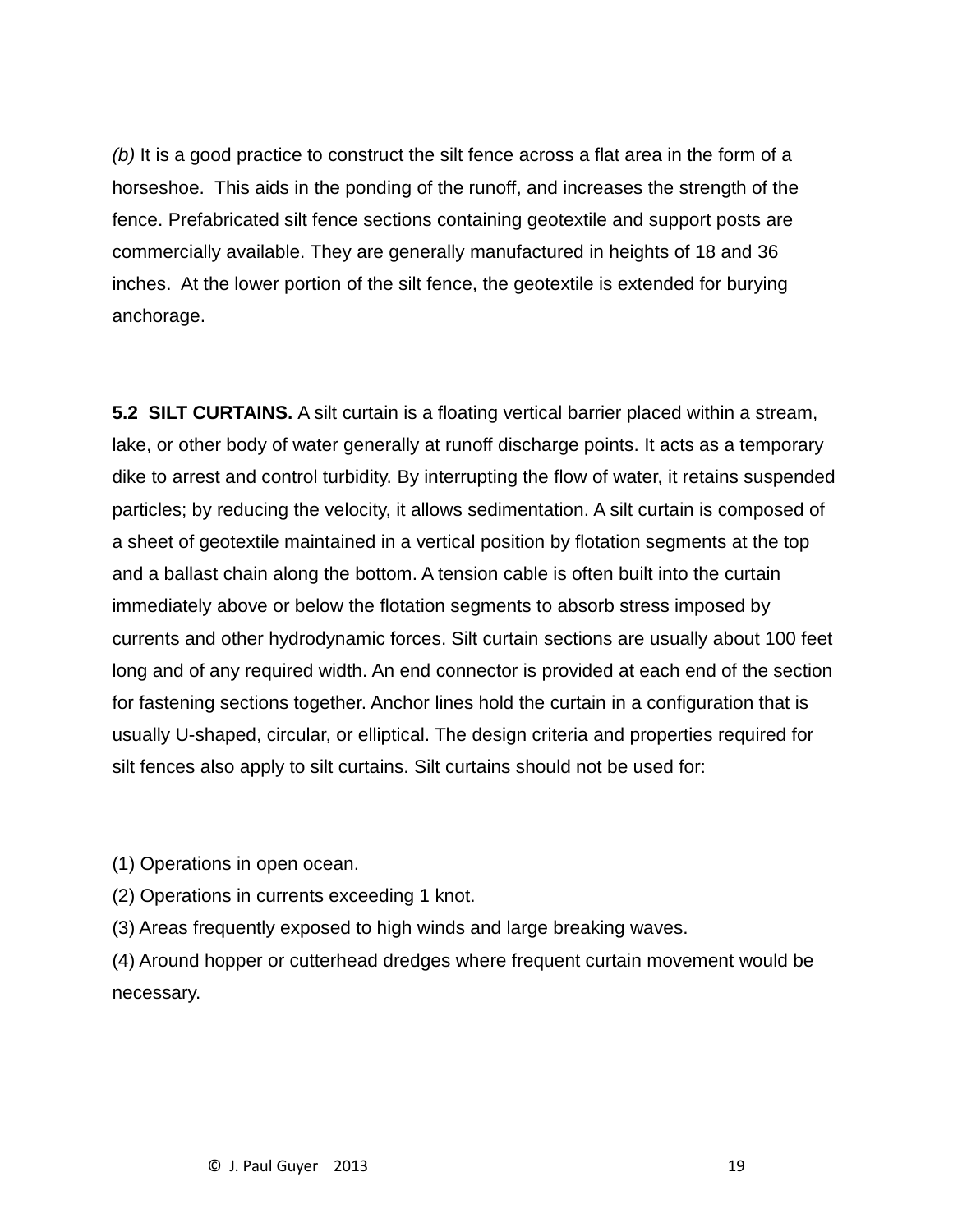

Figure 5 Use of Geotextiles near Small Hydraulic Structures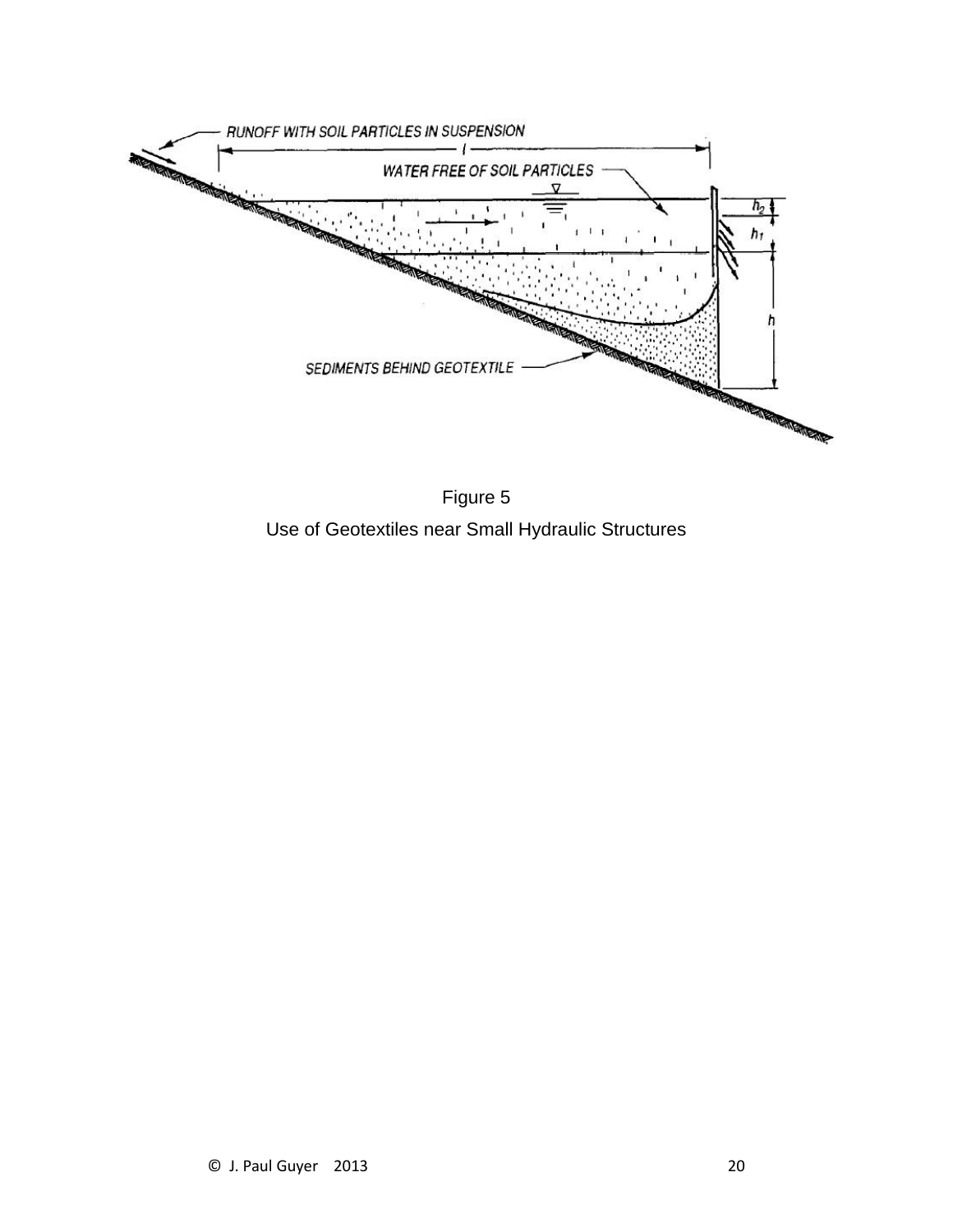

SCOUR PROTECTION FOR BRIDGE PIER

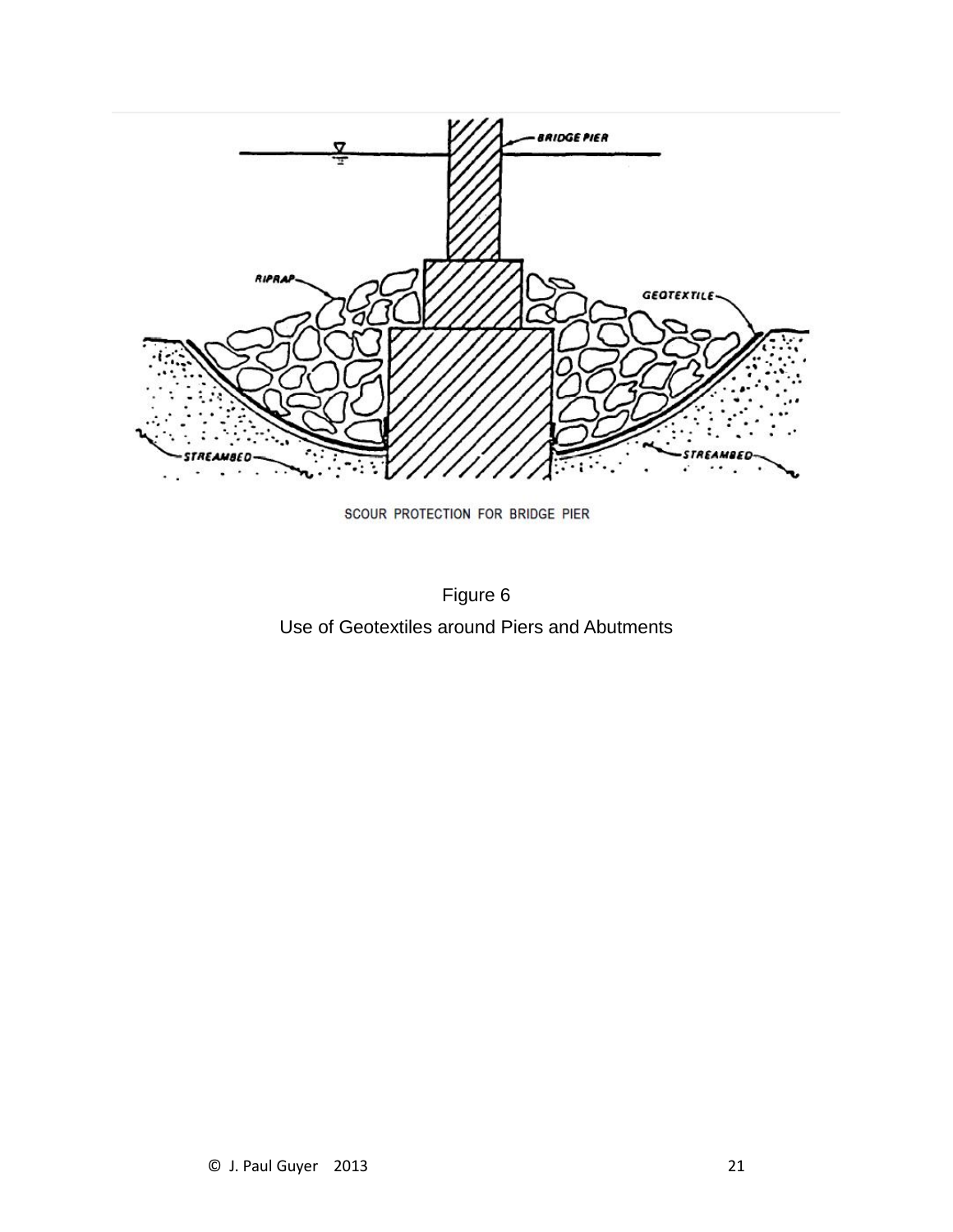

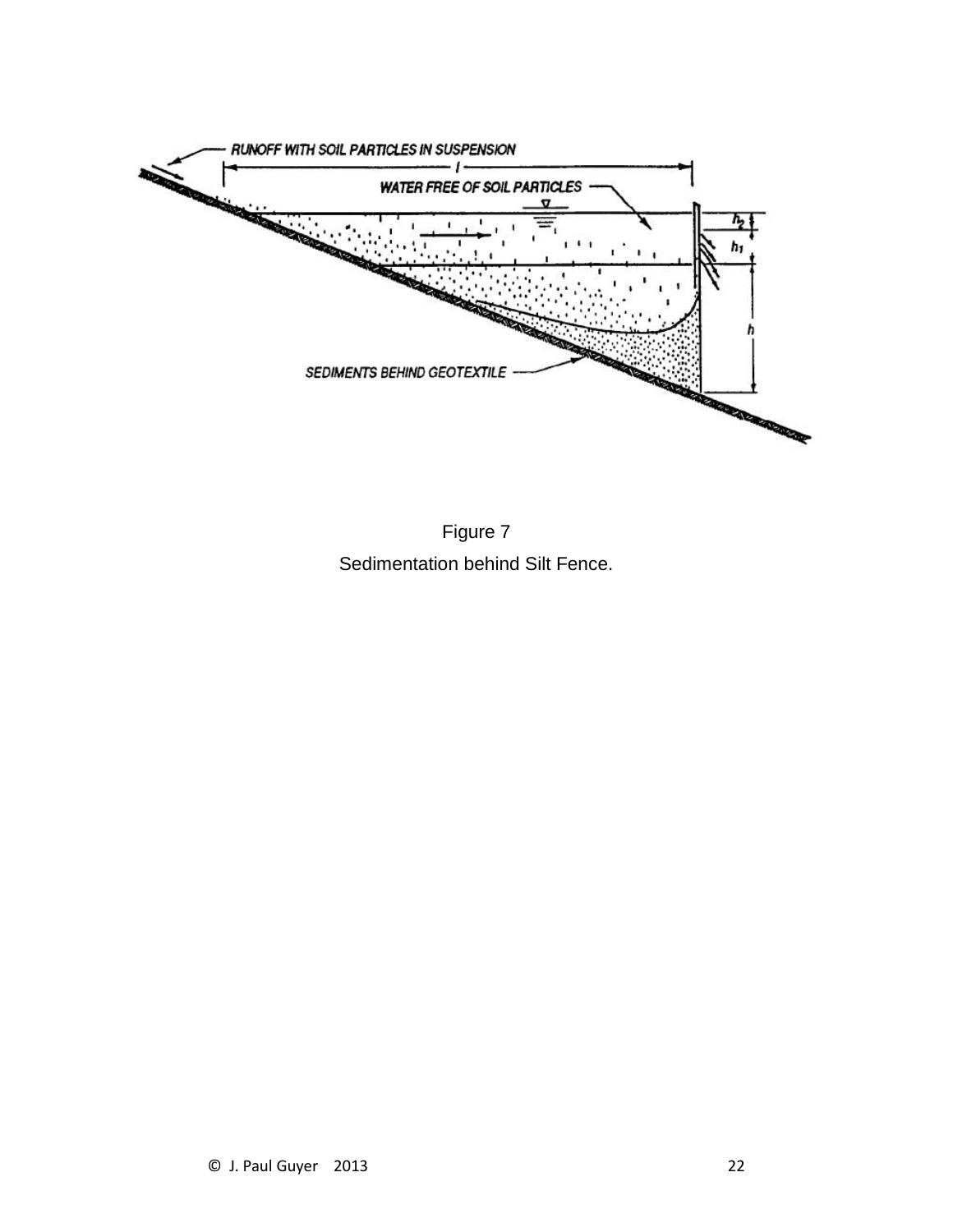#### **6. REFERENCES**

Al-Hussaini, M. M., "Field Experiment of Fabric Reinforced Earth Wall," Proceedings of the International Conference on the Use of Fabrics in Geotechnics, Paris, Apr 20-22, Vol. 1, pp. 119-121, 1977. *the International Conference on the Use of Fabrics in Geotechnics,* Paris, Apr 20-22,<br>Vol. 1, pp. 119-121, 1977.<br>Al-Hussaini, M., and Perry, E. B., "Analysis of A Rubber- Membrane Strip Reinforced

Vol. 1, pp. 119-121, 1977.<br>Al-Hussaini, M., and Perry, E. B., "Analysis of A Rubber- Membrane Strip Reinforced<br>Earth Wall," SoilReinforcing and Stabilizing Techniques in Engineering Practice, Proceedings of a Symposium Jointly Organized by the New South Wales Institute of Technology and the University of New South Wales,Sydney, Australia, 1978. *Proceedings of a Symposium Jointly Organized by the New South Wales Institute of*<br>Technology and the University of New South Wales,Sydney, Australia, 1978.<br>Andrawes, K. Z., McGowan, A., Wilson-Fahmy, R. F., and Mashhour,

*Technology and the University of New South Wales,*Sydney, Australia, 1978.<br>Andrawes, K. Z., McGowan, A., Wilson-Fahmy, R. F., and Mashhour, M. M., "The Finite-<br>Element Method of Analysis Applied to Soil-Geotextile Systems 2nd International Conference on Geotextiles, Las Vegas, Aug l-6, Vol. 3, pp. 695-700, 1982.

Baker, R., "Tensile Strength, Tension Cracks and Stability of Slopes," Soils and Foundations, Journal of the Japanese Society of Soil Mechanics and Foundations Engineering, Vol. 21, No. 2, pp. 1-17, 1981.

Baker, R., and Garber, M., "Variational Approach to Slope Stability," Proceedings of the 9th International Conference on Soil Mechanics and Foundation Engineering, Vol. 2, pp. 9-12, Tokyo, 1977.

Baker, R., and Garber, M., "Theoretical Analysis of the Stability of Slopes," Geotechnique, Vol. 28, No. 4, pp. 395-411, 1978.

Barrett, R. K., "Geotextiles in Earth Reinforcement," Geotechnical Fabrics Report, Mar/Apr, Vol. 3, No. 2, pp. 15-99, 1988. Barrett, R. K., "Geotextiles in Earth Reinforcement," *Geotechnical Fabrics Report,*<br>Mar/Apr, Vol. 3, No. 2, pp. 15-99, 1988.<br>Bell, J. R., Barrett, R. K., and Ruckman, A. C., "Geotextile Earth-Reinforced Retaining

Mar/Apr, Vol. 3, No. 2, pp. 15-99, 1988.<br>Bell, J. R., Barrett, R. K., and Ruckman, A. C., "Geotextile Earth-Reinforced Retaining<br>Wall Tests: Glenwood Canyon, Colorado," *Transportation Research Record, 916,* pp. 59-69, 1983. Wall Tests: Glenwood Canyon, Colorado," *Transportation Research Record, 916,* pp.<br>59-69, 1983.<br>Bell, J. R., Greenway, D. R., and Vischer, W., "Construction and Analysis of a Fabric-

59-69, 1983.<br>Bell, J. R., Greenway, D. R., and Vischer, W., "Construction and Analysis of a Fabric-<br>Reinforced Low Embankment on Muskeg," *Proceedings, International Conference on* the Use of Fabrics in Geotechniques, Paris, Vol. 1, pp. 71-76, 1977. Reinforced Low Embankment on Muskeg," *Proceedings, International Conference*<br>*the Use of Fabrics in Geotechniques,* Paris, Vol. 1, pp. 71-76, 1977.<br>Bell, J. R., and Hicks, R. G., "Evaluation of Test Methods and Use Criter

*the Use of Fabrics in Geotechniques,* Paris, Vol. 1, pp. 71-76, 1977.<br>Bell, J. R., and Hicks, R. G., "Evaluation of Test Methods and Use Criteria for<br>Geotechnical Fabrics in Highway Applications, Final Report," Federal Hi Administration, Washington, DC, 1983. Geotechnical Fabrics in Highway Applications, Final Report," Federal Highway<br>Administration, Washington, DC, 1983.<br>Bell, J. R., and Steward, J. E., "Construction and Observation of Fabric Retained Soil

Administration, Washington, DC, 1983.<br>Bell, J. R., and Steward, J. E., "Construction and Observation of Fabric Retained Soil<br>Walls," *Proceedings of the International Conference on the Use of Fabrics in* Geotechnics, April 20-22, Vol. 1, pp. 123-128, 1977. Walls," Proceedings of the International Conference on the Use of Fabrics in<br>Geotechnics, April 20-22, Vol. 1, pp. 123-128, 1977.<br>Bell, J. R., Stilley, A. N., and Vandre, B., "Fabric Retained Earth Walls," Proceedings of

the 13th Annual Engineering Geology and Soils Engineering Symposium, University of Idaho, Moscow, Idaho, April 2-4, pp. 271-287, 1975. ©*the 13th Annual Engineering Geology and Soils Engineering Symposium,* Universit<br>Idaho, Moscow, Idaho, April 2-4, pp. 271-287, 1975.<br>Blair, J. C., Bell, J. R., and Hicks, R. G., "Permeability Testing of Geotextiles,"

Transportation Research Record, 826, pp. 1-6, 1981. II, J. R., and Hicks, R. G., "Permeability Testing of Geotextiles,"<br>
Research Record, 826, pp. 1-6, 1981.<br>
J. Paul Guver 2013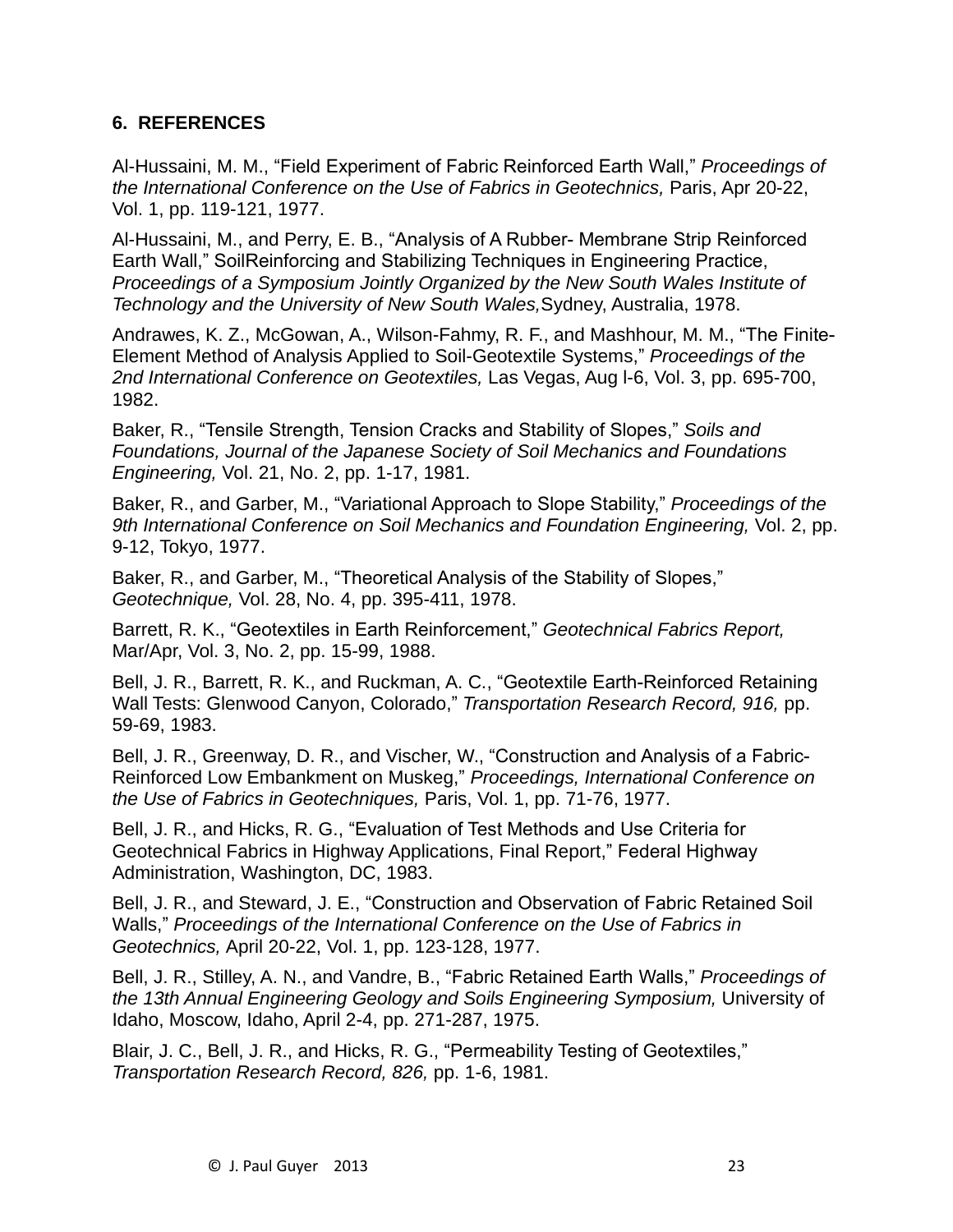Broms, B. B., "Design of Fabric Reinforced Retaining Structures," Proceedings of the Symposium on Earth Reinforcement, American Society of Civil Engineers, Pittsburgh, Penn., 1978. *Symposium on Earth Reinforcement,* American Society of Civil Engineers, Pittsburgh,<br>Penn., 1978.<br>Campbell, D. H., et al., "Erosion Objective: Storm Water Drainage Channel Needs

Penn., 1978.<br>Campbell, D. H., et al., "Erosion Objective: Storm Water Drainage (<br>Erosion Protection," Geotechnical Fabrics Report, p. 20, 1985. Erosion Protection," Geotechnical Fabrics Report, p. 20, 1985.<br>Cedergren, H. R., *Seepage, Drainage, and Flownets,* Wiley, New York, 1977.<br>Chassie, R. G., "Geotextile Retaining Walls: Some Case History Examples," paper

Cedergren, H. R., Seepage, Drainage, and Flownets, Wiley, New York, 1977.

prepared for presentation at the 1984 NW Roadsand Streets Conference, Corvalis, Oreg., 1984.

Chen, W. F., Limit Analysis and Soil Plasticity, Elsevier Pub., Amsterdam, The Netherlands, 1975.

Christie, I. F., and E-Hadi, K. M., "Some Aspects of the Design of Earth Dams Reinforced with Fabric," Proceedings of the International Conference on the Use of Fabrics in Geotechnics, Paris, April 20-22, Vol. 1, pp. 99-103, 1977.

Christopher, B. R. 1983. "Evaluation of Two Geotextile Installations in Excess of a Decade Old," Transportation Research Record 916, National Academy of Sciences, Washington, DC, p 79-88.

Christopher, B. R., and Holtz, R. D., "Geotextile Engineering Manual," Report No. FHWA-TS-861203, STS Consultants Ltd, Northbrook, Ill under contract FHWA No. DTFH61-83-C-00094, 1984.

Civil Works Construction Guide Specification, No. CW 02215, "Plastic Filter Fabric," Department of the Army Corps of Engineers, Office of the Chief of Engineers, Washington, DC, 1986.

Couch, F. B., Jr., "Geotextile Applications to Slope Protection for the Tennessee-Washington, DC, 1986.<br>Couch, F. B., Jr., "Geotextile Applications to Slope Protection for the Tennessee-<br>Tombigbee Waterway Divide Cut," Second International Conference on Geotextiles, Las Vegas, Nev., 1982. Tombigbee Waterway Divide Cut," Second International Conference on Geotextiles, Las<br>Vegas, Nev., 1982.<br>Coutermarsh, B. A. and G. Phetteplace, *"Numerical Analysis of Frost Shields,"* in

Proceedings, American Society of Civil Engineers/Canadian Geotechnical Society Sixth International Cold Regions Specialty Conference, W. Lebanon, NH, February 26-28, 1991, p. 178-190.

Coutermarsh, B. A. and G. Phetteplace, *ìAnalysis of Frost Shields Using the Finite* Element Method,*<sup>î</sup>* Seventh International Conference on Numerical Methods in Thermal Problems, Stanford, CA, Pineridge Press, Swansea, UK, p. 123-132.

De Ment, L. E., "Two New Methods of Erosion Protection for Louisiana," Shore Beach, Vol. 45, No. 1, p. 8, 1977. De Ment, L. E., "Two New Methods of Erosion Protection for Louisiana," *Shore Beach,*<br>Vol. 45, No. 1, p. 8, 1977.<br>Douglas, G. E., "Design and Construction of Fabric-Reinforced Retaining Walls by New

Vol. 45, No. 1, p. 8, 1977.<br>Douglas, G. E., "Design and Construction of Fabric-Reinforced Retaining<br>York State," *Transportation Research Record, 87*2*,* pp. 32-37, 1982. York State," Transportation Research Record, 872, pp. 32-37, 1982.<br>El-Fermaoui, A., and Nowatzki, E., "Effect of Confining Pressure on Performance of

York State," *Transportation Research Record, 87*2, pp. 32-37, 1982.<br>El-Fermaoui, A., and Nowatzki, E., "Effect of Confining Pressure on Performance of<br>Geotextiles in Soils," *Proceedings of the 2nd International Conferenc* EI-Fermaoui, A., and Nowatzki, E., "Effect of Confining Pressure on Performa<br>Geotextiles in Soils," *Proceedings of the 2nd International Conference on Ge*<br>Las Vegas, Aug I-6, Vol. 3, pp. 799-804, 1982.<br>© J. Paul Guver 201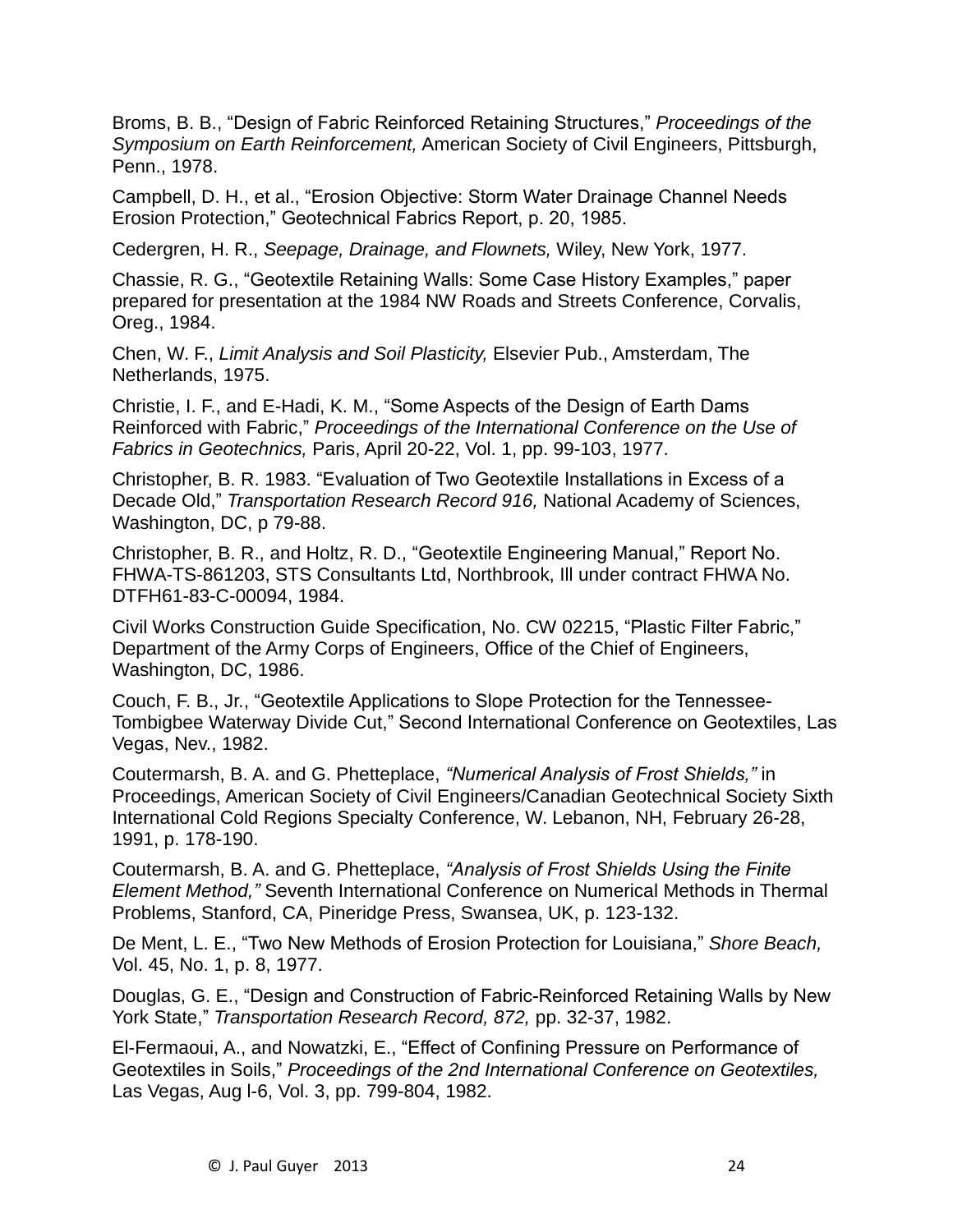Engineering and Design, "Use of Geotextiles Under Riprap," Engineer Technical Letter No. 1110-2-286, Department of the Army, US Army Corps of Engineers, Washington, DC, 1984.

Ford, H. W., "Estimating the Potential for Ochre Clogging Before Installing Drains," Transactions of the American Society of Civil Engineers 25(6), pp. 1597-1600, 1982a.

Ford, H. W., "Some Fundamentals of Iron and Slime Deposition in Drains," Proceedings of the Second International Drainage Workshop, Washington, DC, pp. 207-212, 1982b. Ford, H. W., "Some Fundamentals of Iron and Slime Deposition in Drains," *Proceedings*<br>*of the Second International Drainage Workshop,* Washington, DC, pp. 207-212, 1982b.<br>Fowler, Jack, "Analysis of Fabric-Reinforced Emban

Fowler, Jack, "Analysis of Fabric-Reinforced Embankment Test Section at Pinto Pass, Mobile, Alabama," thesis submitted in partial fulfillment of the requirements for the degree of Doctor of Philosophy, Oklahoma State University, Stillwater, Okla., 1979. Mobile, Alabama," thesis submitted in partial fulfillment of the requirements for the<br>degree of Doctor of Philosophy, Oklahoma State University, Stillwater, Okla., 1979.<br>Fowler, J., "Theoretical Design Considerations for F

Proceedings of the 2nd International Conference on Geotextiles, Las Vegas, Aug l-6, Vol. 3, pp. 665-670, 1982.

Geotextiles and Geomembranes, T. S. Ingold, Ed., published by Elsevier Applied Science Publishers, Essex, England, containing articles on geotextiles and geomembranes, began publication in 1984.

Geotechnical Fabrics Report, Published by Industrial Fabrics Association International since 1981, St. Paul, Minn.

Giroud, J. P., "Filter Criteria for Geotextiles," Proceedings of the Second International Conference on Geotextiles, Vol. I, pp. 103-108, 1982.

Gulden, W., and Brown, D., "Treatments for Reduction of Reflective Cracking of Asphalt Overlays on Jointed-Concrete Pavements in Georgia," Transportation Research Record 916, Transportation Research Board, Washington, DC, 1983.

Haliburton, T. A., "Design of Test Section for Pinto Pass Dike, Mobile, Alabama," Report prepared by Haliburton Associates, Stillwater, Okla., under Contract No. DACW0l-78-C- 0092, for US Army Engineer District, Mobile, Mobile, Ala., 1978.

Haliburton, T. A., "Evaluation of Construction Procedure for Fabric-Reinforced Embankment Test Section, Pinto Pass, Mobile Harbor, Alabama," conducted by Haliburton Associates, Stillwater, Okla., under Contract No. DACW39-78-M-4002, for US Army Engineer Waterways Experiment Station, Vicksburg, Miss., 1979. Haliburton Associates, Stillwater, Okla., under Contract No. DACW39-78-M-4002, for<br>US Army Engineer Waterways Experiment Station, Vicksburg, Miss., 1979.<br>Haliburton, T. A., Anglin, C. C., and Lawmaster, J. D., "Selection o

US Army Engineer Waterways Experiment Station, Vicksburg, Miss., 1979.<br>Haliburton, T. A., Anglin, C. C., and Lawmaster, J. D., "Selection of Geotechnical Fabrics<br>for Embankment Reinforcement," School of Civil Engineering, University, Stillwater, Okla., 1978. for Embankment Reinforcement," School of Civil Engineering, Oklahoma State<br>University, Stillwater, Okla., 1978.<br>Haliburton, T. A., Fowler, J., and Langan, J. P., "Design and Construction of Fabric-

University, Stillwater, Okla., 1978.<br>Haliburton, T. A., Fowler, J., and Langan, J. P., "Design and Construction of Fabric-<br>Reinforced Embankment Test Section at Pinto Pass, Mobile, Alabama," *Transportation* Research Record, 249, pp. 27-34, Washington, DC, 1980. Reinforced Embankment Test Section at Pinto Pass, Mobile, Alabama," Transportation<br>Research Record, 249, pp. 27-34, Washington, DC, 1980.<br>Haliburton, T. A., Lawmaster, J. D., and King, J. J., "Potential Use of Geotechnical

*Research Record, 249,* pp. 27-34, Washington, DC, 1980.<br>Haliburton, T. A., Lawmaster, J. D., and King, J. J., "Potential Use of Geotechnical<br>Fabric in Airfield Runway Design," Contract No. AFOSR79-00871, Air Force Office Scientific Research, School of Civil Engineering, Oklahoma State University, Stillwater, Fabric in Airfield Runway Design," Contract No. AFOSR79-00871, Air Force (<br>Scientific Research, School of Civil Engineering, Oklahoma State University,<br>Okla., 1980.<br>© J. Paul Guver 2013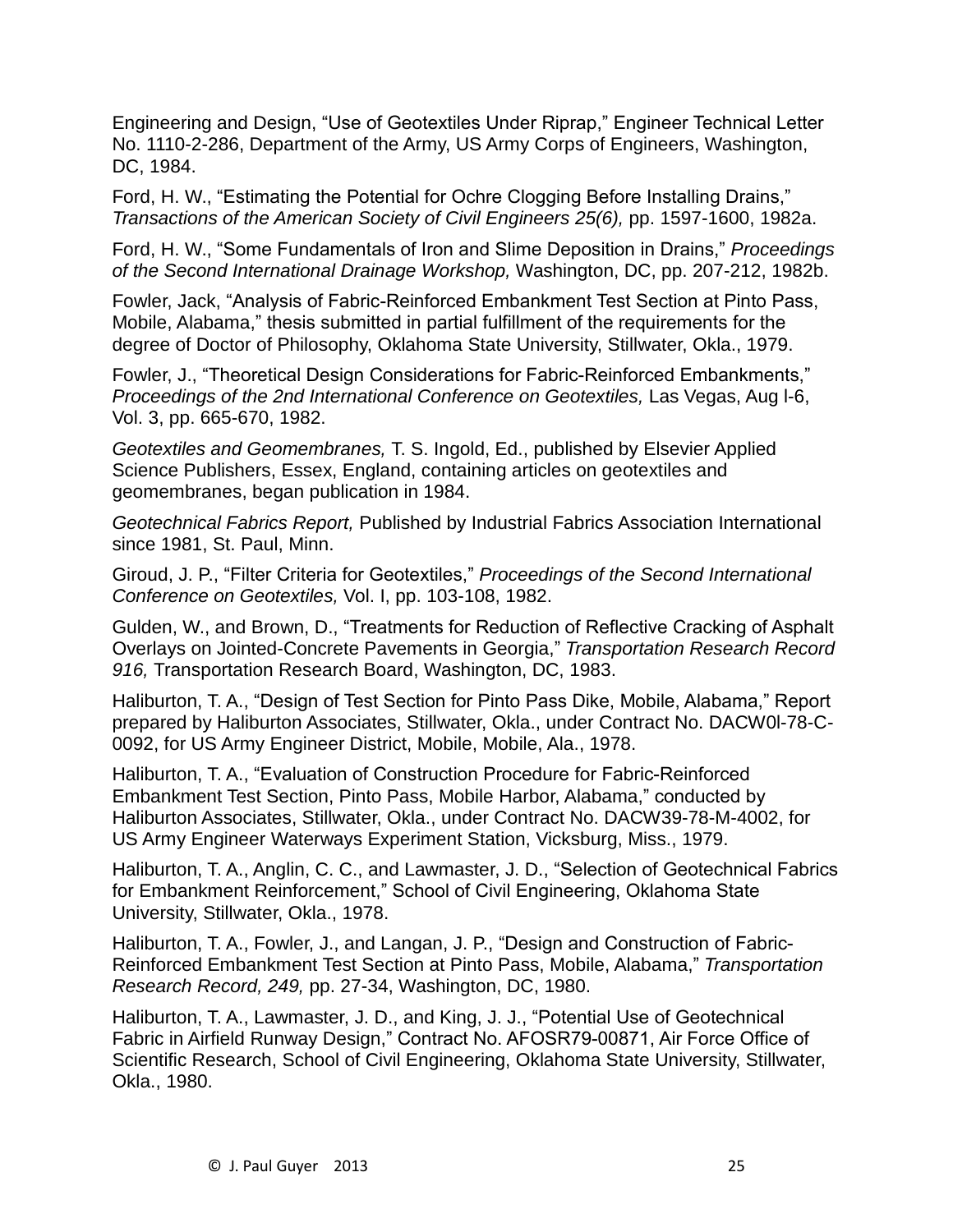Haliburton, T. A., Lawmaster, J. D., and McGuffie, V. C., ìUse of Engineering Fabrics in Haliburton, T. A., Lawmaster, J. D., and McGuffie, V. C., "Use of Engineering Fabrics in<br>Transportation Related Applications," Haliburton Associates Engineering Consultants, Under Contract No. DTFH-80-C-0094, Stillwater, Okla., 1981. Transportation Related Applications," Haliburton Associates Engineering Consultants,<br>Under Contract No. DTFH-80-C-0094, Stillwater, Okla., 1981.<br>Hammer, D. P., and Blackburn, E. D., "Design and Construction of Retaining Di

Under Contract No. DTFH-80-C-0094, Stillwater, Okla., 1981.<br>Hammer, D. P., and Blackburn, E. D., "Design and Construction of Retaining Dikes for<br>Containment of Dredged Material," Technical Report TR-D-77-9, US Army Enginee District, Savannah, Savannah, Ga., 1977. Containment of Dredged Material," Technical Report TR-D-77-9, US Army Engineer<br>District, Savannah, Savannah, Ga., 1977.<br>Henry, K. S., *"Geotextiles as Capillary Barriers,"* Geotechnical Fabrics Report,

March/April, pp. 30-36.

Henry, K. S., *ìLaboratory Investigation of the Use of Geotextiles to Mitigate Frost* Heave,*<sup>î</sup>* CRREL Report 90-6, CRREL, Hanover, NH USA, <sup>28</sup> p.

Henry, K. S., *ìUse of Geotextiles to Mitigate Frost Heave in Soils,ë,* in Proceedings, <sup>V</sup> International Conference on Permafrost in Trondheim, Norway, Vol. 2, p. 1096-1011. Henry, K. S., *"Use of Geotextiles to Mitigate Frost Heave in Soils,',* in Proceedings, V<br>International Conference on Permafrost in Trondheim, Norway, Vol. 2, p. 1096-1011.<br>Henry, K. S., S. Taylor and J. Ingersoll, *"Effec* 

International Conference on Permafrost in Trondheim, Norway, Vol. 2, p. 1096-1011.<br>Henry, K. S., S. Taylor and J. Ingersoll, *"Effects of Freezing on the Microstructure of*<br>*Two Geotextiles,"* in Geosynthetics: Microstruct pp. 147-164. *Two Geotextiles,"* in Geosynthetics: Microstructure and Performance, ASTM STP 1076, pp. 147-164.<br>pp. 147-164.<br>Henry, Karen S., *"Effect of Geotextiles on Water Migration in Freezing Soils and the* 

Influence of Freezing on Performance,*<sup>î</sup>* Proceedings, Geosynthetics, 91, Atlanta, GA, Industrial Fabrics Association International, St. Paul, MN.

Horz, R. C., "Geotextiles for Drainage, Gas Venting, and Erosion Control at Hazardous Waste Sites," Report No. EPA/600/2-86/085, US Environmental Protection Agency, Cincinnati, Ohio, 1986.

Ingold, T. S., "An Analytical Study of Geotextile Reinforced Embankments," Proceedings of the 2<sup>nd</sup> International Conference on Geotextiles, Las Vegas, Aug I-6, Vol. 3, pp. 683-688, 1982.

Instruction for Use of Construction Specification No. 210, "Plastic Filter Cloth," Department of the Army Corps of Engineers, Office of the Chief of Engineers, Washington, DC, 1981. Department of the Army Corps of Engineers, Office of the Chief of Engineers,<br>Washington, DC, 1981.<br>Jewell, R. A., "A Limit Equilibrium Design Method for Reinforced Embankments of Soft

Washington, DC, 1981.<br>Jewell, R. A., "A Limit Equilibrium Design Method for Reinforced Embankments of Soft<br>Foundations," *Proceedings of the 2nd International Conference on Geotextiles,* Las Vegas, Aug l-6, Vol. 3.) pp. 671-676, 1982.

Jones, C. J. F. P., Earth Reinforcement and Soil Structures, Butterworth and Co., Ltd., London, 1985.

Keown, M. P., and Oswalt, N. R., "US Army Corps of Engineers Experience with Filter Fabric for Streambank Protection Applications, Flexible Armored Revetments Incorporating Geotextiles," Proceedings of the International Conference Organized by the Institution of Civil Engineers, London, 1984.

Koerner, R. M., Designing with Geosynthetics, Prentice-Hall, Englewood Cliffs, N.J., 1986. Koerner, R. M., *Designing with Geosynthetics,* Prentice-Hall, Englewood Cliffs, N.J.,<br>1986.<br>Koerner, R. M., and Bove, J. A., "In-Plane Hydraulic Properties of Geotextiles,"

France, R. M., and Bove, J. A., "In-Plane Hydraulic Properties of Geotextiles<br>Geotechnical Testing Journal, Vol. 6, No. 4, pp. 190-195, 1983.<br>© J. Paul Guver 2013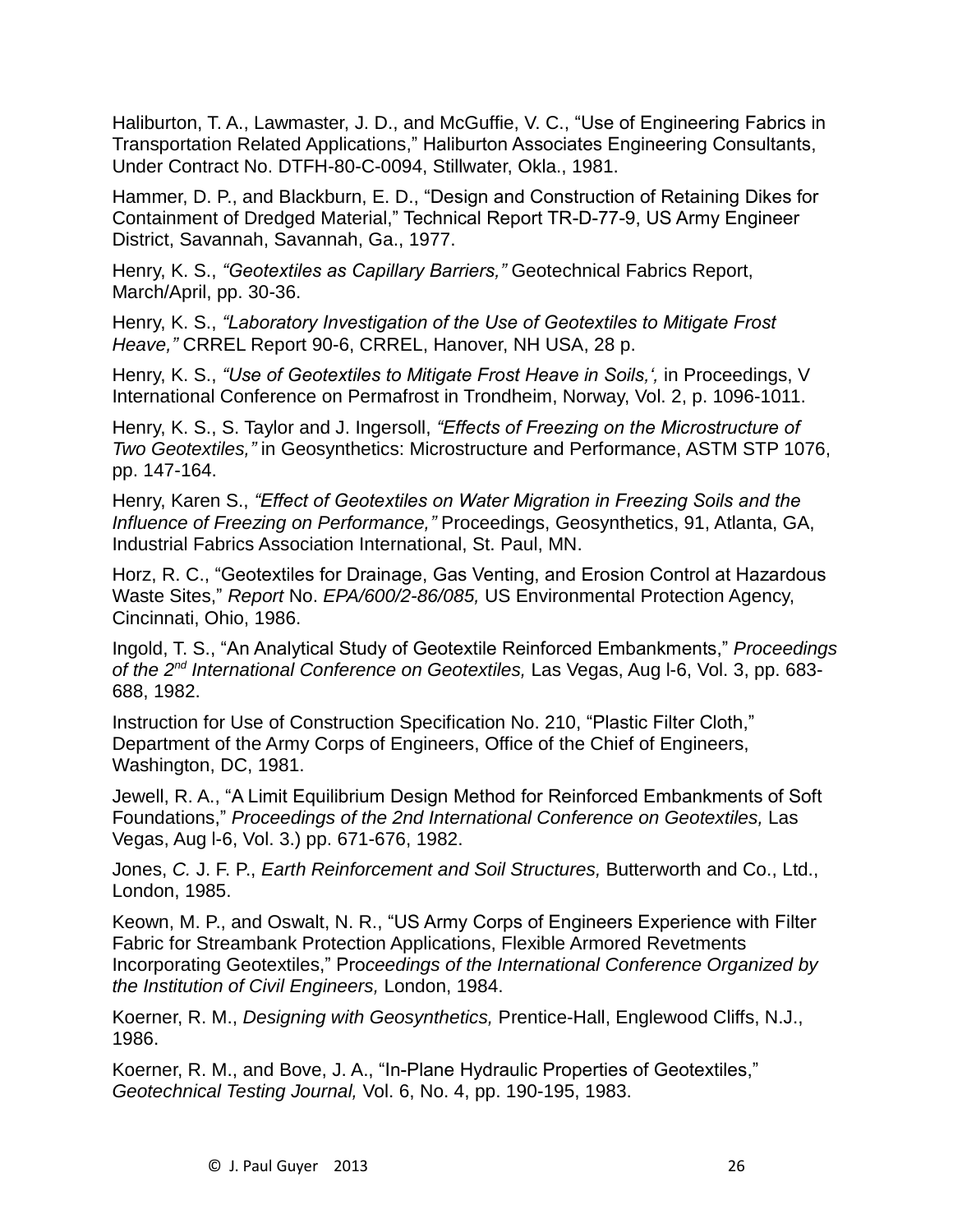Koerner, R. M., and Welsh, J. P., Construction and Geotechnical Engineering Using Koerner, R. M., and Welsh, J. P., *Construction*<br>*Synthetic Fabrics,'*Wiley, New York, 1980.

Lamb, T. W., and Whitman, R. V., Soil Mechanics, SI Version, Wiley, New York, 1979. Synthetic Fabrics, Wiley, New York, 1980.<br>Lamb, T. W., and Whitman, R. V., *Soil Mechanics, SI Version,* Wiley, New York, 1979<br>Lee, K. L., Adams, B. D., and Vagneron, J-M. J., "Reinforced Earth Retaining Walls,"

Journal of the Soil Mechanics and Foundations Division, American Society of Civil Engineers, Vol. 99, No. SM10, pp. 745-764, 1973.

Leshchinsky, D., "Geotextile Reinforced Earth, Part I & II," Research Report Nos. CE 84-44/45, Department of Civil Engineering, University of Delaware, Newark, Del., 1984. Leshchinsky, D., "Geotextile Reinforced Earth, Part I & II," Research Report Nos. CE<br>84-44/45, Department of Civil Engineering, University of Delaware, Newark, Del., 1984.<br>Leshchinsky, D., Baker, R., and Silver, M. L., "Th

Leshchinsky, D., Baker, R., and Silver, M. L., "Three Dimensional Analysis of Slope<br>Stability," International Journal for Numerical and Analytical Methods in Geomechanics, Vol. 9, pp. 199-223, 1985.

Leshchinsky, D., and Boedeker, R. H., "Geosynthetic Reinforced Soil Structures," Journal of the Geotechnical Engineering, American Society of Civil Engineers, Vol. 115, No. 10, pp. 1459-1478, 1989.

Leshchinsky, D., and Field, D. A., "In-Soil Load Elongation, Tensile Strength and Interface Friction of Nonwoven Geotextiles," Proceedings of the Geosynthetics '87 Conference, New Orleans, Feb 24-25, Vol. 1, pp. 238-249, 1987.

Leshchinsky, D., and Perry, E. B., "On the Design of Geosynthetic-Reinforced Walls," Geotextiles and Geomembranes, (in press), 1989.

Leshchinsky, D., and Reinschmidt, A. J., "Stability of Membrane Reinforced Slopes," Journal of the Geotechnical Engineering, American Society of Civil Engineers, Vol. 111, No. 11, pp. 1285-1300, 1985.

Leshchinsky, D., and Volk, J. C., "Stability Charts for Geotextile Reinforced Walls," Transportation Research Record, 1031, pp. 5-16, 1985. Leshchinsky, D., and Volk, J. C., "Stability Charts for Geotextile Reinforced Walls,"<br>*Transportation Research Record, 1031,* pp. 5-16, 1985.<br>McGhee, K. H., "Efforts to Reduce Reflective Cracking of Bituminous Concrete Ove

*Transportation Research Record, 1031,* pp. 5-16, 1985.<br>McGhee, K. H., "Efforts to Reduce Reflective Cracking of Bituminous Concrete Overlays<br>of Portland Cement Concrete Pavements," Virginia Highway and Transportation McGhee, K. H., "Efforts to Reduce Reflective Cra<mark>c</mark><br>of Portland Cement Concrete Pavements," Virginia<br>Research 'Council, Charlottesville, Va., 1975. of Portland Cement Concrete Pavements," Virginia Highway and Transportation<br>Research 'Council, Charlottesville, Va., 1975.<br>McGowan, A., Andrawes, K. Z., and Kabir, M. H., "Load-Extension Testing of Geotextiles

Confined In-Soil," Proceedings of the 2nd International Conference on Geotextiles, Las Vegas, Aug l-6, Vol. 3, pp. 793-798, 1982. Confined In-Soil," *Proceedings of the 2nd International Conference on Geotextiles,* Las<br>Vegas, Aug I-6, Vol. 3, pp. 793-798, 1982.<br>Meyerhof, G. G., "The Bearing Capacity of Foundations Under Eccentric and Inclined

Vegas, Aug I-6, Vol. 3, pp. 793-798, 1982.<br>Meyerhof, G. G., "The Bearing Capacity of Foundations Under Eccentric and Inclined<br>Loads," *Proceedings, 34th International Conference on Soil Mechanics and Foundation* Engineering, Zurich, Vol. 1, pp. 440-445, 1953. Loads," Proceedings, 34th International Conference on Soil Mechanics and Foundation<br>Engineering, Zurich, Vol. 1, pp. 440-445, 1953.<br>Mitchell, J. K., "Earth Walls," *Transportation* News, Transportation Research Board,

National Research Council, No. 114, pp. 24-31, 1984.

Mohney, J., "Fabric Retaining Wall-Olympic N. F.," Highway Focus, Vol. 9, No. 1, pp. 88-103, 1977. Mohney, J., "Fabric Retaining Wall-Olympic N. F.," *Highway Focus,* Vol. 9, No. 1, pp. 88<br>103, 1977.<br>Murray, R. T., "Fabric Reinforced Earth Walls: Development of Design Equations,"

nus, 1977.<br>Murray, R. T., "Fabric Reinforced Earth Walls: Development of Design Equati<br>*Ground Engineering,* Vol. 13, No. 7, pp. 29-36, 1980.<br>© J. Paul Guver 2013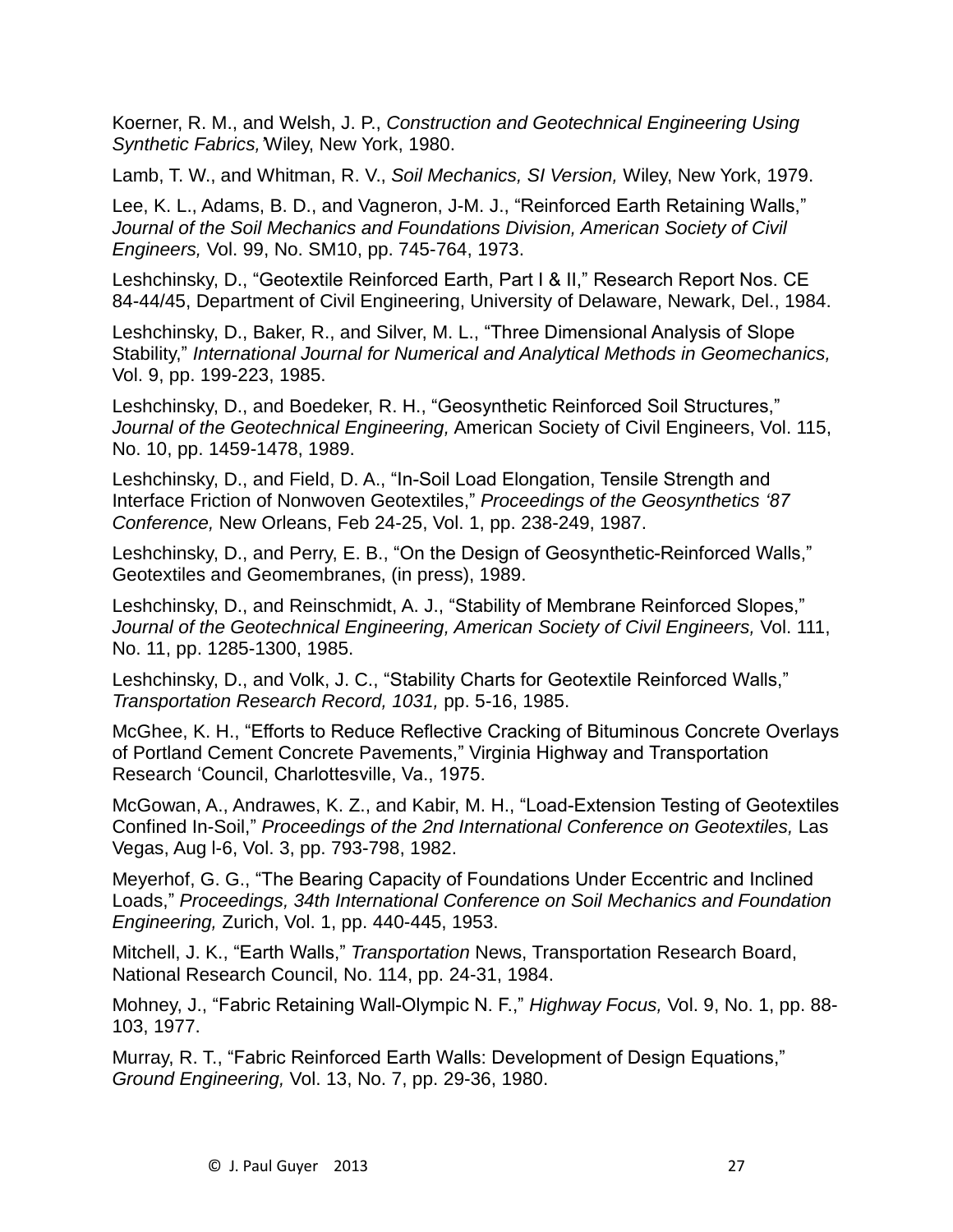Murray, R. T., "Fabric Reinforced Earth Walls: Development of Design Equations," Supplementary Report 496, Structures Department, Transport and Road Research Laboratory, Crowthorne, Berkshire, United Kingdom, 1981.

Murray, R., "Fabric Reinforcement of Embankments and Cuttings," Proceedings of the 2nd International Conference on Geotextiles, Las Vegas, Aug l-6, Vol. 3, pp. 707-713, 1982.

Perloff, W. H., Pressure Distribution and Settlement, Chapter 4 in Foundation Engineering Handbook, ed. by Winterkorn and Fang, Van Nostrand Reinhold Company, New York, 1975.

Perloff, W. H., and Baron, W., Soil Mechanics: Principles and Applications, Wiley, 1976.

Proceedings, International Conference on the Use of Fabrics in Geotechnics, Ecole Nationale des Ponts et Chaussees, Paris, 3 Vol., 1977.

Proceedings of the First Canadian Symposium on Geotextiles (Calgary, Canada, Sep 1980), published by the Canadian Geotechnical Society, 700 EIC Bldg, 2050 Mansfield St., Montreal, Quebec, Canada, 1980.

Proceedings, Second International Conference on Geotextiles, Industrial Fabrics Association International, St. Paul, Minn., 4 Vol., 1982.

Rankilor, P. R., Membranes in Ground Engineering, Wiley, Chichester, United Kingdom, 1981.

Raymond, G. P., "Installation Factors that Affect Performance of Railroad Geotextiles," Transportation Research Record 1071, Transportation Research Board, Washington, DC, 1986.

Richards, D. L., and Middleton, L. M., "Best Management Practices for Erosion and Sediment Control," Federal Highway Administration, Arlington, Va., 1978.

Risseeuw, Ir. P., "Stabilenka Woven Reinforcement Fabric in Raising Mounds on Soft Soil," Report NO. R.O. 5300.005, Akzo Research Laboratories, Department, C.T.I., Arnhem, The Netherlands, 1977.

Rowe, R. K., "Reinforced Embankments: Analysis and Design," Journal of the Geotechnical Engineering, American Society of Civil Engineers, Vol. 110, No. 2, pp. 231-246, 1984.

Sherard, J. L., "Sinkholes in Dams of Coarse, Broadly Graded Soils," Thirteenth *Conference of the International Congress on Large Dams, New* Delhi, India, Vol. 2, pp.<br>25-35, 1979.<br>Shoop, S. A. and K. Henry, "T*he Effect of a Geotextile on Water Migration and Frost* 25-35, 1979.

Shoop, S. A. and K. Henry, *"The Effect of a Geotextile on Water Migration and Frost*<br>Heave in Large-Scale Tests," preprint 910532, Transportation Research Board, 70th Annual Meeting, January 13-17, 1991.

Spangler, M. G., Soil Engineering, International Textbook Company, New York, 1951. Armaan Meeting, canaary 19-17, 1991.<br>Spangler, M. G., *Soil Engineering,* International Textbook Company, New York, 1951.<br>Stilley, A. N., "A Model Study of Fabric Reinforced Earth Walls," thesis submitted in

partial fulfillment of the requirements for the Degree of Master of Science to Oregon Spangler, M. G., Soli Engineering, International Textbook Company, New Yor<br>Stilley, A. N., "A Model Study of Fabric Reinforced Earth Walls," thesis submit<br>partial fulfillment of the requirements for the Degree of Master of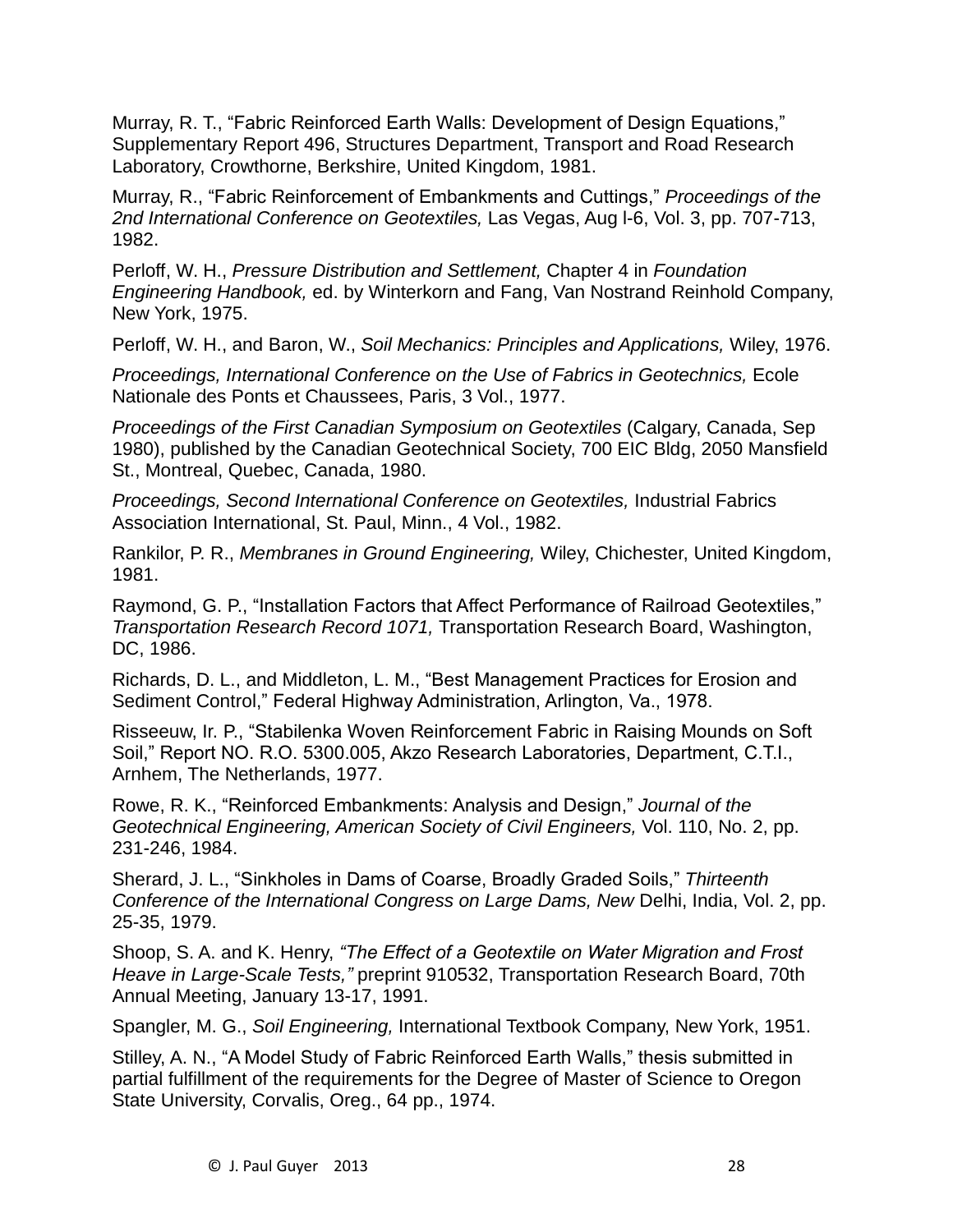Terzaghi, K., and Peck, R. B., Soil Mechanics in Engineering Practice, 2nd Ed., Wiley, New York, 1967.

US Department of Transportation, "Sample Specifications for Engineering Fabrics," FHWA Report TS-78-211, Federal Highway Administration, Washington, DC, 1978.

Van Zanten, R. V., Geotextiles and Geomembranes in Civil Engineering, A. A. Balkema, Rotterdam, The Netherlands, 1986.

Volk, J. C., "Analysis and Design of Geotextile Reinforced Walls," thesis submitted in partial fulfillment of the requirements for the Degree of Master of Civil Engineering to the Faculty of the University of Delaware, Newark, Del., 1984.

Weimar, R. D., Jr., "Mechanism of the Geotextile Performance in Soil-Fabric Systems for Drainage and Erosion Control," Transportation Research Record No. 916, pp. 37-40, Transportation Research Board, 1983.

Winterkorn, H. F., and Fang, H-Y, Foundation Engineering Handbook, Van Nostrand Reinhold Company, New York, 1975.

Wyant, David C., "Evaluation of Filter Fabrics for Use as Silt Fences," Report No. VHTRC 80-R49, Virginia Highway and Transportation Research Council, Charlottesville, Va., 1980.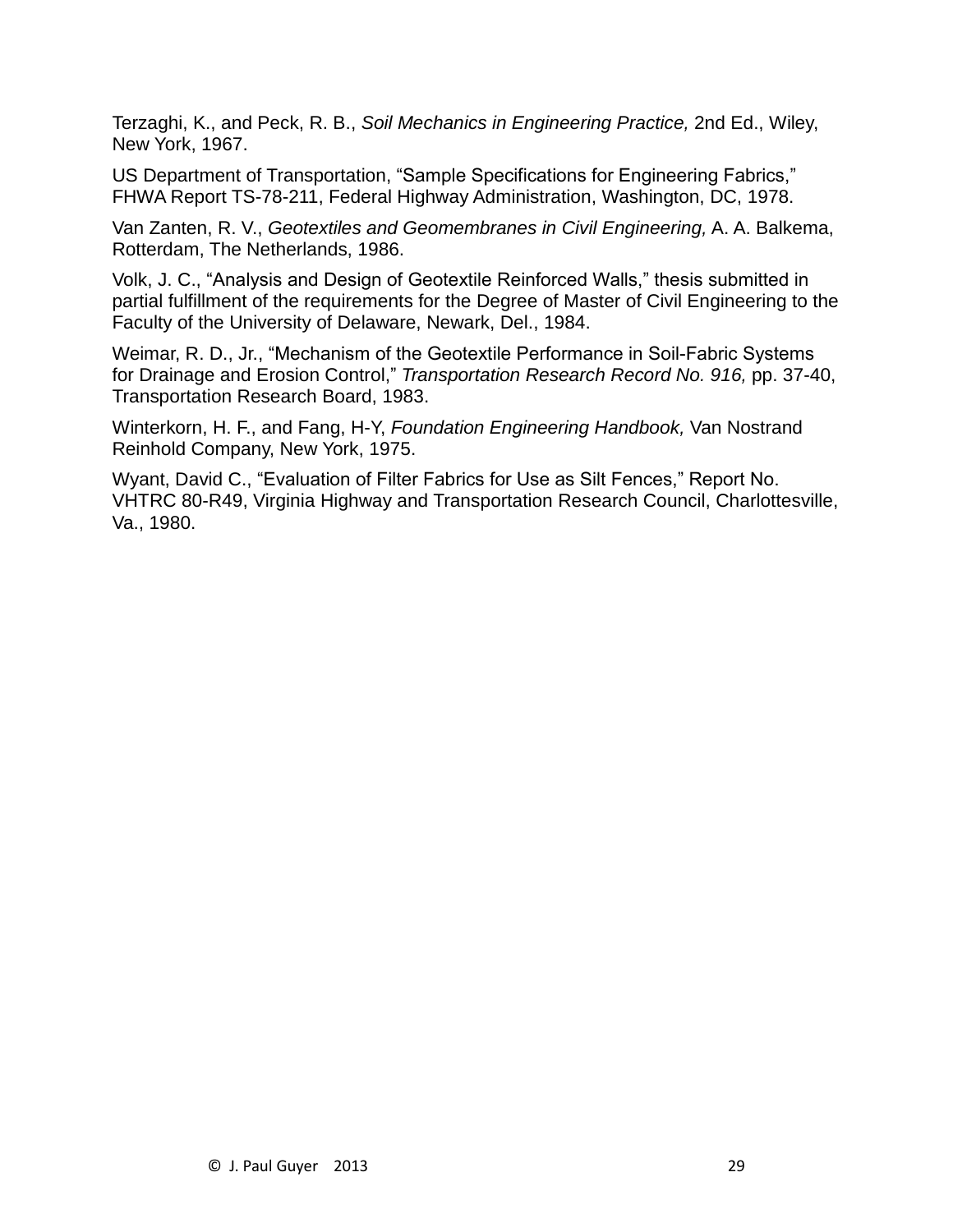## **QUIZ**

## **An Introduction to Geotextiles in Erosion Control**

1. For \_\_\_\_\_\_\_\_\_\_\_\_\_\_, placement of the cover stone or riprap should start from the base of the slope moving upward and preferably from the center outward to limit any partial movement of soil because of sliding.

- a. vegetated areas
- b. channel bottoms
- c. sloped surfaces
- d. slopes on cohesionless soils

2. A diversion ditch is an open, artificial, gravity flow channel which intercepts and collects precipitation runoff, diverts it away from vulnerable areas, and directs it toward stabilized outlets. A geotextile or **with the set of the set of the contract** can be used to line the ditch.

- a. grout mat
- b. bond layer
- c. compacted sand layer
- d. revegetation mat

3. A/an \_\_\_\_\_\_\_\_\_\_\_\_ is a temporary vertical barrier composed of a sheet of geotextile supported by fencing or simply by posts.

- a. wall cap
- b. erosion wall
- c. silt fence
- d. overtopping

4. A \_\_\_\_\_\_\_\_\_\_\_\_\_\_\_\_\_\_ is a floating vertical barrier placed within a stream, lake, or other body of water generally at runoff discharge points.

- a. coffer dam
- b. silt curtain
- c. geotextile weir
- d. beaver dam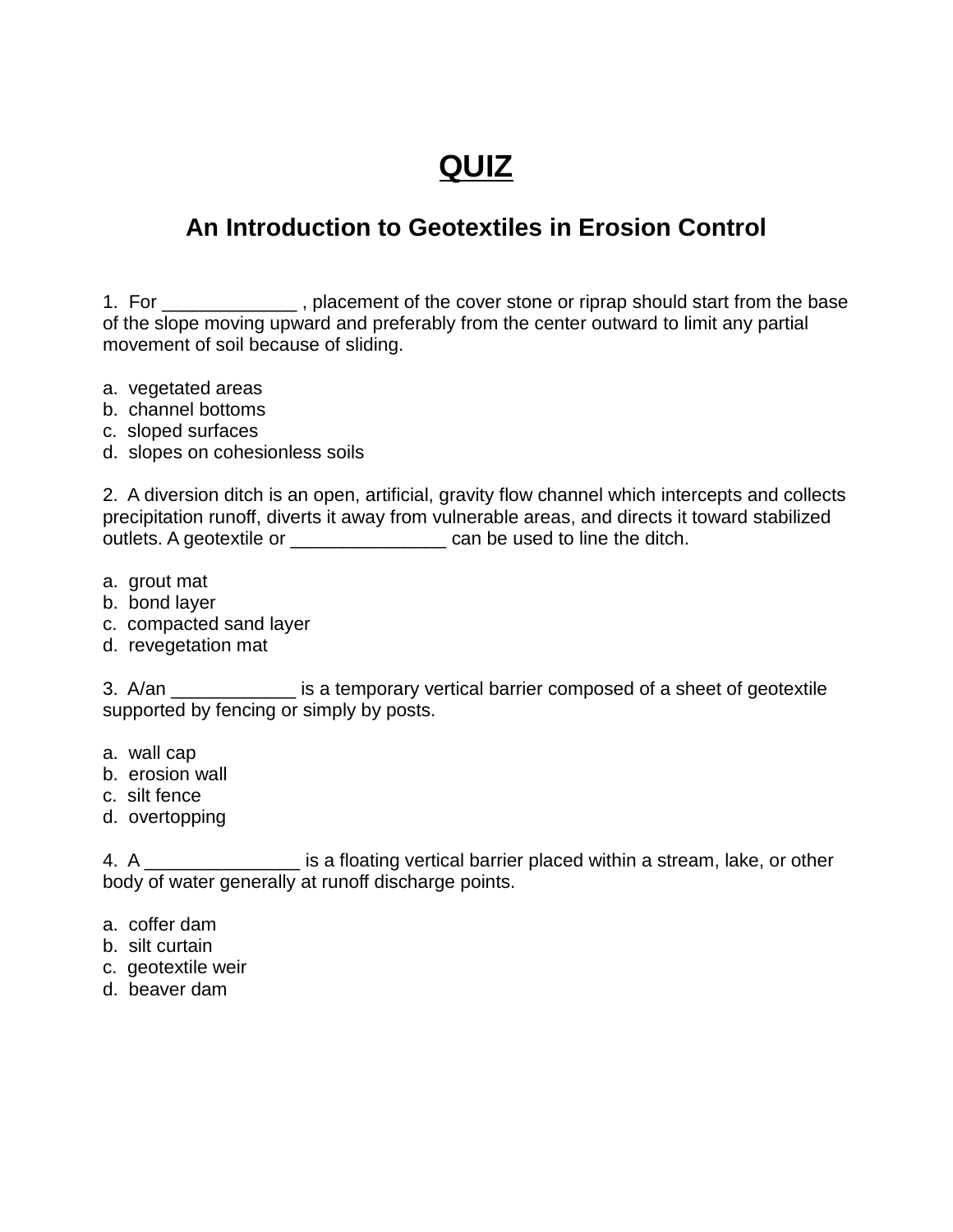5. Geotextiles are used as a separation layer between the streambed soil and rip-rap placed for \_\_\_\_\_\_\_\_\_\_\_\_\_ around bridge piers.

- a. scour protection
- b. sediment collection
- c. ballast
- d. erosion enhancement

6. Riprap is used as a liner for ditches and channels subjected to high-velocity flow and for lake, reservoir and channel banks subject to wave action. \_\_\_\_\_\_\_\_\_\_\_ is/are an effective and economical alternative to conventional graded filters under stone riprap.

- a. Hydroseeding
- b. Stabilized sand
- c. Soil amendments
- d. Geotextiles

7. All geotextile specifications must include a provision for covering the geotextile to limit its \_\_\_\_\_\_\_\_\_\_\_\_\_\_\_\_ exposure to 30 days or less.

- a. low temperature
- b. weather
- c. saline water
- d. ultraviolet radiation

8. The \_\_\_\_\_\_\_\_\_\_\_\_\_\_ (gravel, rock fragments, riprap, armor stone, concrete blocks, etc.) is a protective covering over the geotextile that minimizes or dissipates the hydraulic forces, protects the geotextile from extended exposure to UV radiation, and keeps it in intimate contact with the soil.<br>a. weathering surface

- 
- b. cover material
- c. slope envelope
- d. graded layer

9. At the toe of the streambank, the geotextile and cover material should be placed along the bank to an elevation below mean low water level example at the toe.

- a. cross drains
- b. gradient
- c. to improve soil pumping
- d. to minimize erosion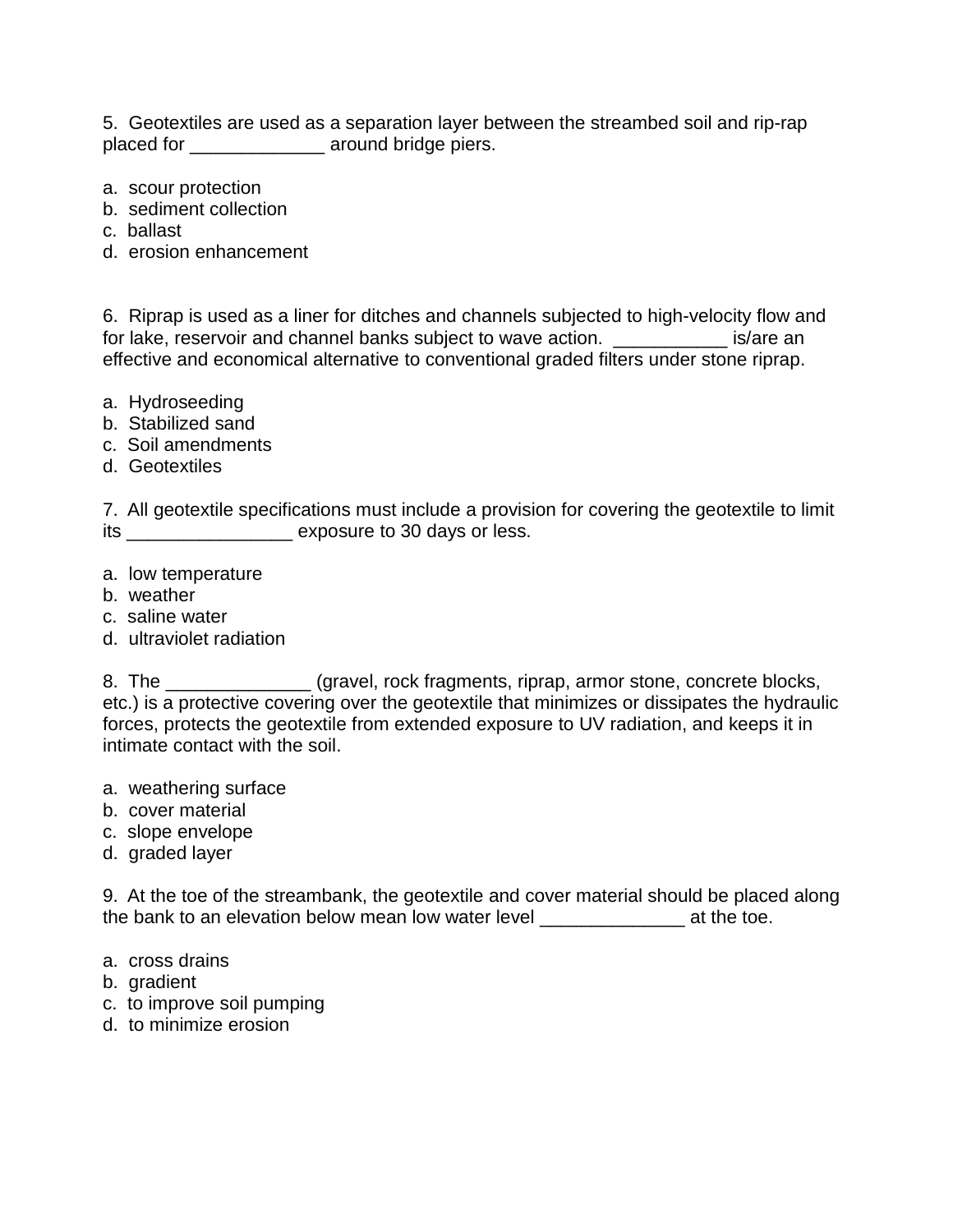10. At the top of the bank, the geotextile and \_\_\_\_\_\_\_\_\_\_\_\_\_ should either be placed along the top of the bank or with 2 feet vertical freeboard above expected maximum water stage.

- a. stabilized sand drain
- b. geonet
- c. cover material
- d. topping

11. The geotextile is unrolled directly on the smoothly graded soil surface. It should not be left exposed to UV deterioration for more than \_\_\_\_\_\_\_\_\_\_\_\_\_ week(s) in case of untreated geotextiles.

a. 1

- b. 2
- c. 3
- d. 4

12. The geotextile should be loosely laid, free of tension, folds, and wrinkles. When used for streambank protection, where currents acting parallel to the bank are the principal erosion forces, the geotextile should be placed with the longer dimension (machine direction) in the direction of anticipated water flow. The upper strips of the geotextile should overlap the lower strips. When used for wave attack or cut and fill slope protection, the geotextile should be placed vertically down the slope, and the upslope strips should cover the downslope strips. Stagger the overlaps at the ends of the strips at least feet.

- a. 15
- b. 10
- c. 5
- d. 3

13. Prior to start of construction the surface to be protected should be

- a. cleared of vegetation
- b. treated to stabilize the soil

\_\_\_\_\_\_\_\_\_\_\_\_\_\_\_\_\_\_\_\_\_\_ .

- c. pumped to lower the water table below the channel bottom
- d. compacted to 90% or greater of ASTM 356 density